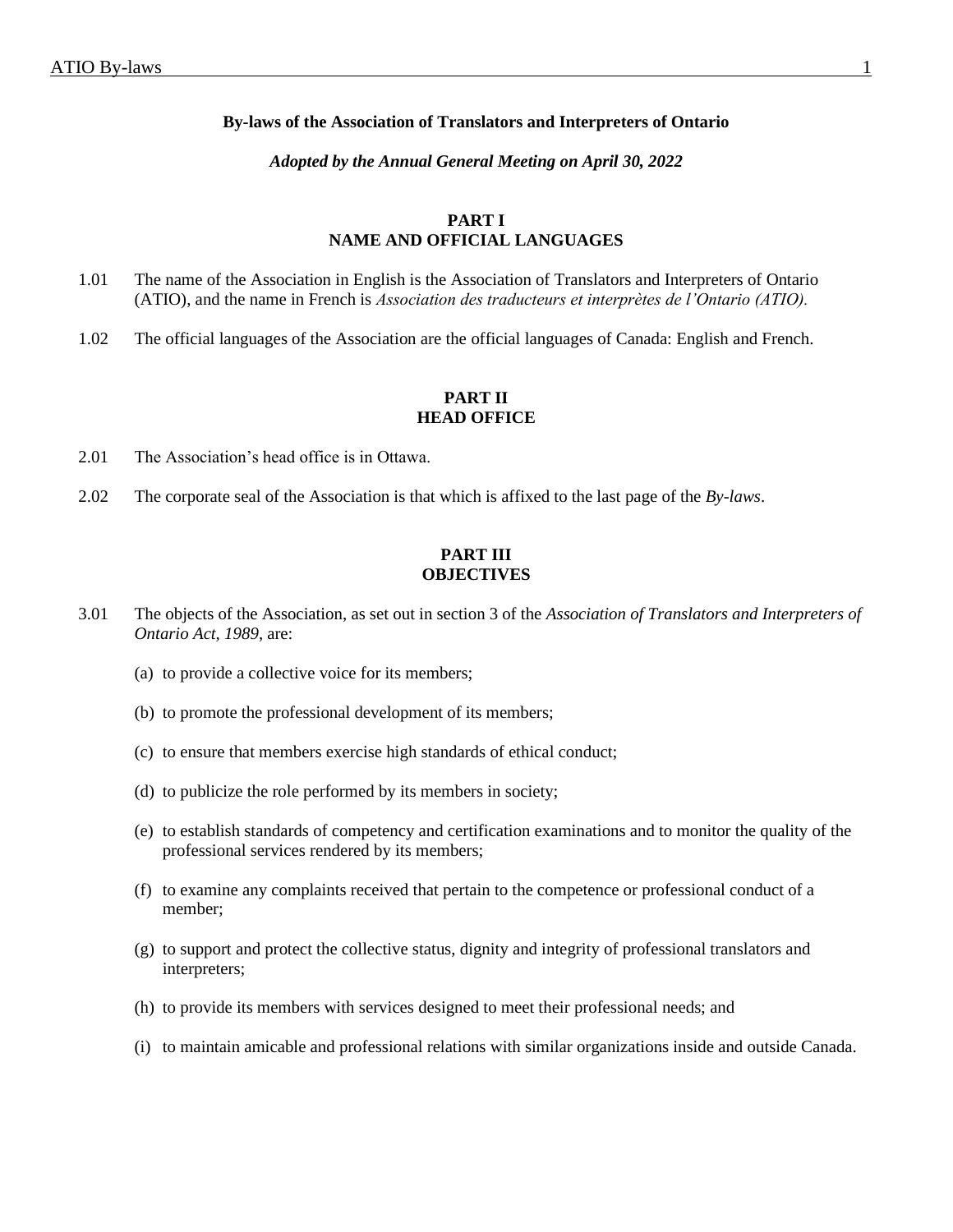# **PART IV COMPOSITION OF THE ASSOCIATION**

- 4.01 The Association consists of professionals from the following six constituent professions:
	- translation
	- conference interpreting
	- court interpreting
	- community interpreting
	- medical interpreting and
	- terminology

These professionals are divided into five classes:

Certified members, (certified translators, certified conference interpreters, certified court interpreters, certified community interpreters, certified medical interpreters and certified terminologists);

Certified members (retired) (certified translators (retired), certified conference interpreters (retired), certified court interpreters (retired) certified community interpreters (retired), certified medical interpreters (retired) and certified terminologists (retired));

Candidates for certification (candidates for certification in translation, candidates for certification in conference interpreting, candidates for certification in court interpreting, candidates for certification in community interpreting, candidates for certification in medical interpreting and candidates for certification in terminology);

Students (student [translation], student [conference interpreting], student [court interpreting], student [community interpreting], student [medical interpreting] and student [terminology]);

Honorary members, who have been granted the honorary title "Honorary Member of ATIO." The honorary title is linked to the Association and not to one of the professions forming part of the Association.

- 4.02 Those who wish to become certified members of the Association in one of the professional categories must first meet the conditions for obtaining the status of candidate for certification in this category (Part V).
- 4.03 **Certified members** are those members recorded in the register as prescribed in Part VII (article 7.02) of the *By-Laws* and who have not been struck from the register or resigned.
- 4.04 **Certified members (retired)** are those certified members who are no longer practising the profession in return for compensation. They retain the right to use their reserved title(s) (article 6.21) provided they maintain their title of certified member (retired) in good standing.
- 4.05 **Candidates for certification** are those aspiring to the title of certified member and who are recorded in the register as prescribed in Part VII (article 7.03) of the *By-laws* as having the status of candidate for certification and who have not been struck from the register or resigned.
- 4.06 **Students** are those who have complied with the requirements for admission set out in articles 5.45 or 5.46.
- 4.07 **Honorary members**, regardless of whether or not they are certified members of the Association, are those so designated by the certified members at an annual general meeting, pursuant to a recommendation by the Board of Directors, in recognition of their contribution to the Association or to one of the four professions forming part of the Association. Certified members granted the title of honorary member retain their rights as certified members.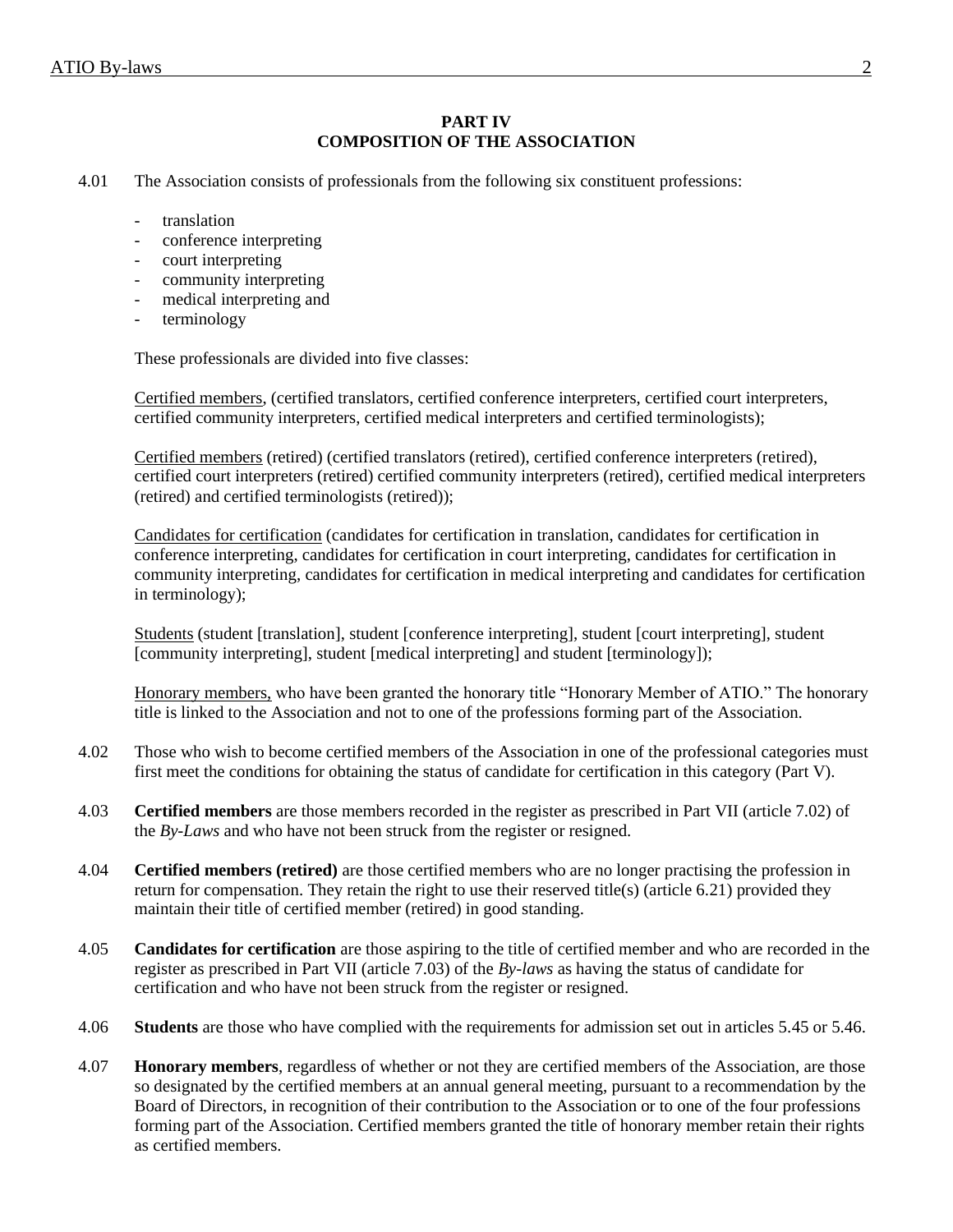### **PART V**

# **ADMISSION AS A CANDIDATE FOR CERTIFICATION**

- **5.01 (a) Either French or English shall be included in every language combination.**
	- **(b) All applicants must be Canadian citizens or have permanent resident status. Applicants must be living in Canada at the time of application.**
		- **(c) All applicants must satisfy any prerequisite criteria, which may include exams, established by the board.**

### **THE STATUS OF "CANDIDATE FOR CERTIFICATION IN TRANSLATION"**

- 5.02 To become a candidate for certification in translation *by direct admission*, an applicant must:
	- (a) hold a university degree in translation that is recognized by the Association

or

- (b) [i] hold a university degree plus the equivalent of two years of full-time experience in translation in each language combination for which the applicant is applying.
	- [ii] This full-time translation experience must be attested to by a recent letter of reference from an employer or from two or more clients (each providing a letter) if the applicant works as an independent/freelance translator.

or

- (c) [i] have the equivalent of four years of full-time experience in translation in each language combination for which the applicant is applying.
	- [ii] This full-time translation experience must be attested to by a recent letter of reference from an employer or from two or more clients (each providing a letter) if the applicant works as an independent/freelance translator

- (d) in addition to either (a), (b) or (c), satisfy any criteria established by the board. Exceptions are subject to decision by the board.
- 5.03 To become a candidate for certification in translation *by affiliation*, an applicant must be a candidate for certification in translation in good standing of a member association of the Canadian Translators, Terminologists and Interpreters Council (CTTIC).
- 5.04 Candidates for certification in translation may describe themselves as a "**candidate for certification in translation, ATIO**." They shall not attest to the exactness of a translation.
- 5.05 Candidates for certification in translation have five years in which to become certified in translation, whether by examination or on-dossier. If the certification exam has been offered fewer than five times within such five-year period, candidates shall have an additional two years to register for the exam. Candidates who do not become certified by the end of the specified period will be struck from the register.
- 5.06 Candidates for certification in translation who are refused the title of certified translator through the ondossier certification process may write the Canadian Translators, Terminologists and Interpreters Council (CTTIC) certification examination as soon as it is possible to do so, or they may resubmit their file for ondossier certification after two years have elapsed from the date the dossier was submitted. Candidates for certification may not resubmit a file for on-dossier certification more than twice during the period of five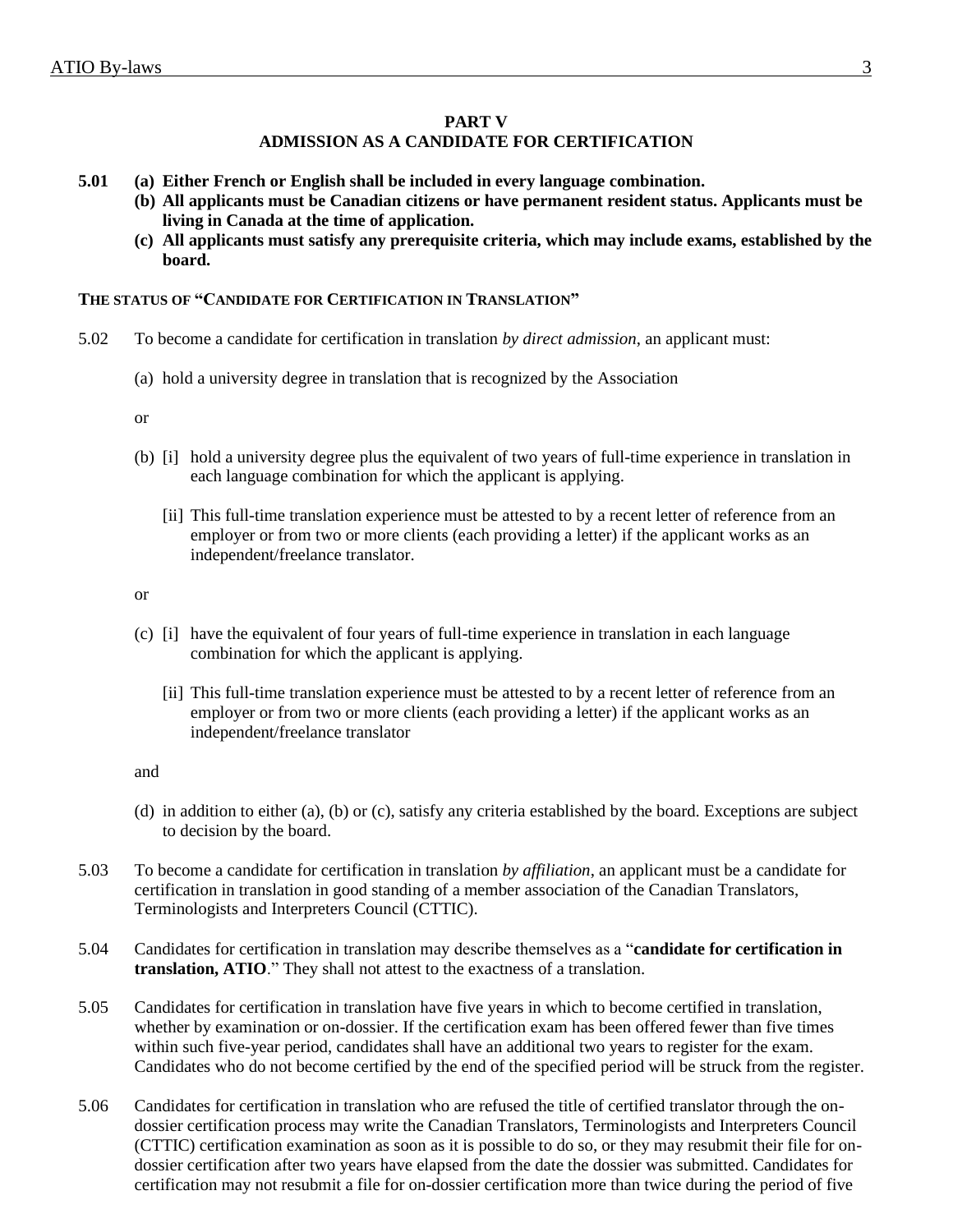years from their entry on the register as a candidate for certification in translation. Candidates who do not become certified by the end of the specified period will be struck from the register.

- 5.07 Candidates for certification in translation who have been struck from the register pursuant to article 5.05 may reapply after a minimum of two years has elapsed. Candidates will then have a final two years in which to become certified.
- 5.08 Candidates for certification in translation must apply separately for each particular language combination. An applicant may choose the translation certification examination in one language combination and ondossier certification for certification in another language combination. Candidates for certification must meet the requirements in every language combination that they are applying for and pay the required fee for each application.

# **THE STATUS OF "CANDIDATE FOR CERTIFICATION IN CONFERENCE INTERPRETING"**

- 5.09 To become a candidate for certification in conference interpreting *by direct admission*, applicants must:
	- (a) hold a university degree in conference interpreting that is recognized by the Association or have successfully completed a university or post-graduate program in conference interpreting recognized by the Association,

or

(b) must be able to substantiate 100 days of experience as a conference interpreter, at least 50 days in each active language [A, B] they are requesting and at least 30 days from each passive language [C] they are requesting.

- (c) in addition to either (a) or (b), satisfy any criteria established by the board. Exceptions are subject to decision by the board.
- 5.10 To become a candidate for certification in conference interpreting *by affiliation*, an applicant must be a candidate for certification in conference interpreting in good standing of a member association of the Canadian Translators, Terminologists and Interpreters Council (CTTIC).
- 5.11 Candidates for certification in conference interpreting may describe themselves as a "**candidate for certification in conference interpreting, ATIO**."
- 5.12 Candidates for certification in conference interpreting have five years in which to become certified in conference interpreting, whether by examination or on-dossier. If the certification exam has been offered fewer than three times within such five-year period, candidates shall have an additional two years to register for the exam. Candidates who do not become certified by the end of the specified period will be struck from the register.
- 5.13 Candidates for certification in conference interpreting who are refused the title of certified conference interpreter through the on-dossier certification process may write the Canadian Translators, Terminologists and Interpreters Council (CTTIC) certification examination as soon as it is possible to do so, or they may resubmit their file for on-dossier certification after two years have elapsed from the date the dossier was submitted. Candidates for certification may not resubmit a file for on-dossier certification more than twice during the period of five years from their entry on the register as a candidate for certification in conference interpreting. Candidates who do not become certified by the end of the specified period will be struck from the register.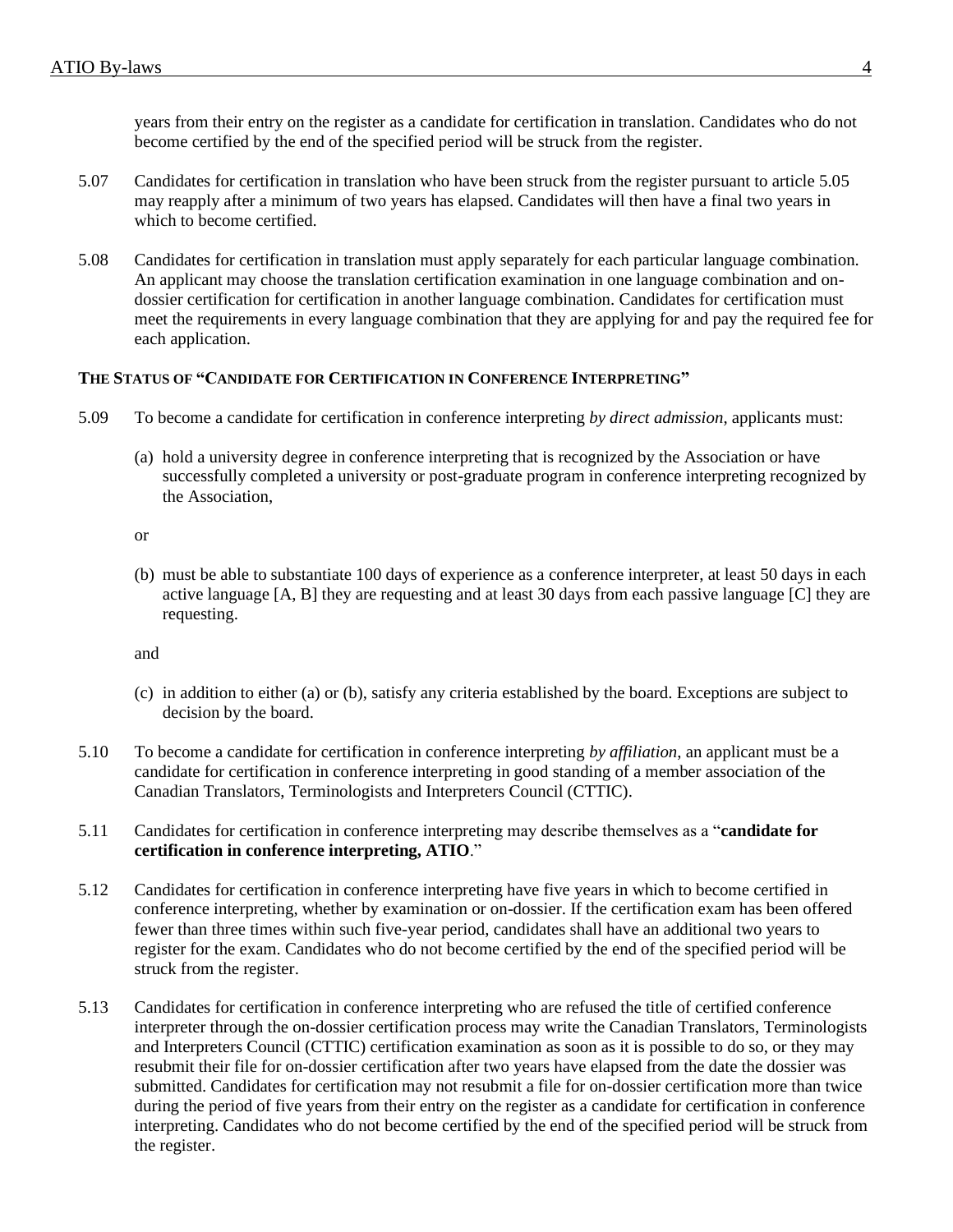- 5.14 Candidates for certification in conference interpreting who have been struck from the register pursuant to article 5.12 may reapply after a minimum of two years has elapsed. Candidates will then have a final two years in which to become certified.
- 5.15 Candidates for certification in conference interpreting must indicate their language combination [ABC] when applying. An applicant may choose the conference interpreting certification examination in one language combination and on-dossier certification for certification in another language combination. Candidates for certification must meet the requirements in every language combination that they are applying for and pay the required fee for each application.

#### **THE STATUS OF "CANDIDATE FOR THE CERTIFICATION IN COURT INTERPRETING"**

- 5.16 To become a candidate for certification in court interpreting *by direct admission*, an applicant must:
	- (a) demonstrate the achievement on the International English Language Testing System (IELTS) of a level of fluency of at least 7, or the equivalent, or level C1 on the *Test de connaissance du français* (TCF), or the equivalent,

and either

(b) hold a university degree in court interpreting that is recognized by the Association or have successfully completed a course in court interpreting recognized by the Association,

or

(c) be accredited as a court interpreter by the Ontario Ministry of the Attorney General and submit proof of 300 hours of experience as a court interpreter,

or

(d) be able to substantiate 600 hours of experience as a court interpreter in Canada.

- (e) in addition to either (b), (c) or (d), satisfy any criteria established by the board. Exceptions are subject to decision by the board.
- 5.17 To become a candidate for certification in court interpreting *by affiliation*, an applicant must be a candidate for certification in court interpreting in good standing of a member association of the Canadian Translators, Terminologists and Interpreters Council (CTTIC).
- 5.18 Candidates for certification in court interpreting may describe themselves as a "**candidate for certification in court interpreting, ATIO**."
- 5.19 Candidates for certification in court interpreting have five years in which to become certified in court interpretation, whether by examination or on-dossier. If the certification exam has been offered fewer than five times within such five-year period, candidates shall have an additional two years to register for the exam. Candidates who do not become certified by the end of the specified period will be struck from the register.
- 5.20 Candidates for certification in court interpreting who are refused the title of certified court interpreter through the on-dossier certification process may write the Canadian Translators, Terminologists and Interpreters Council (CTTIC) certification examination as soon as it is possible to do so, or they may resubmit their file for on-dossier certification after two years have elapsed from the date the dossier was submitted. Candidates for certification may not resubmit a file for on-dossier certification more than twice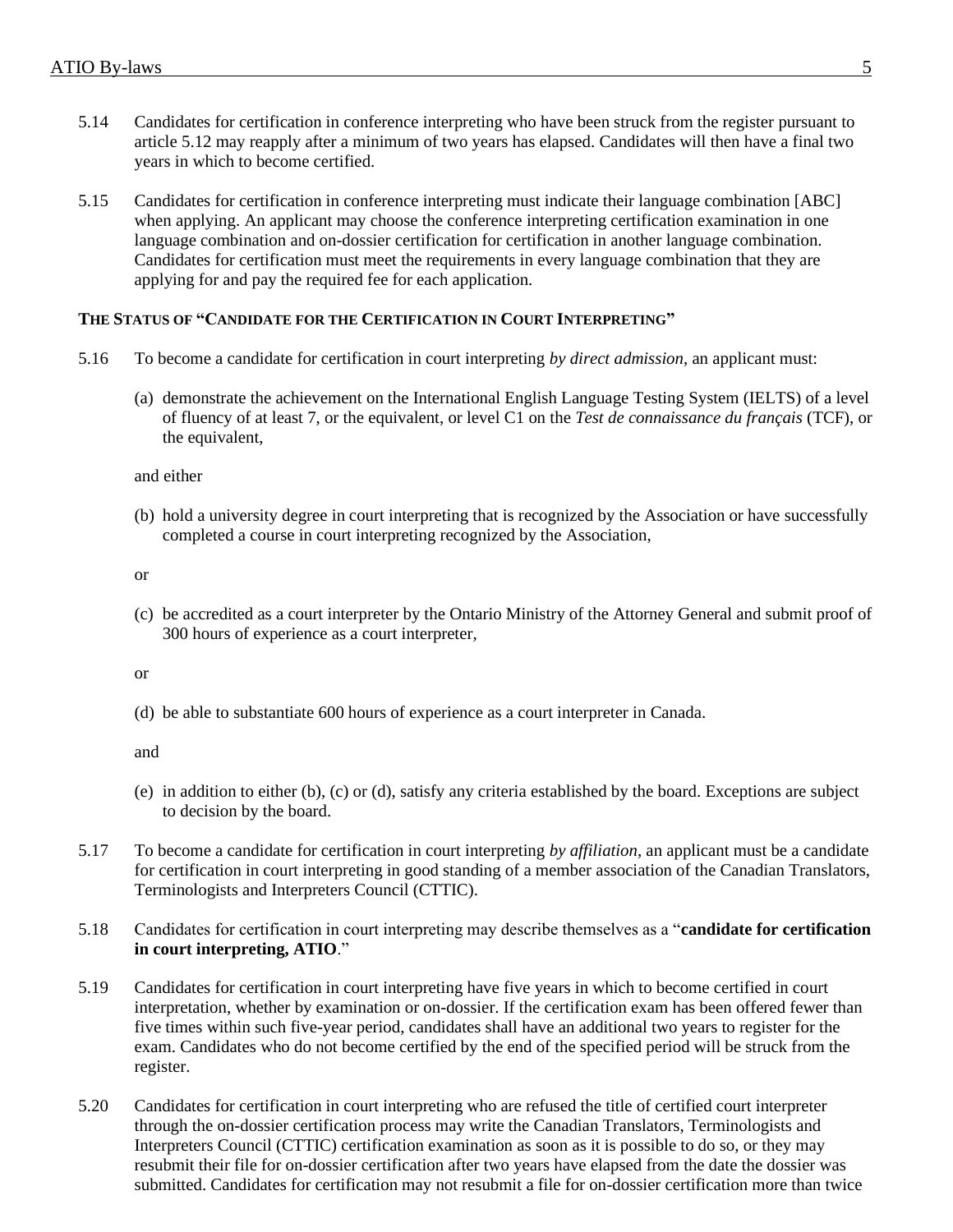during the period of five years from their entry on the register as a candidate for certification in court interpretation. Candidates who do not become certified by the end of the specified period will be struck from the register.

- 5.21 Candidates for certification in court interpreting who have been struck from the register pursuant to article 5.19 may reapply after a minimum of two years has elapsed. Candidates will then have a final two years in which to become certified.
- 5.22 Candidates for certification in court interpreting must apply separately for each particular language combination. An applicant may choose the court interpreting certification examination in one language combination and on-dossier certification for certification in another language combination. Candidates for certification must meet the requirements in every language combination that they are applying for and pay the required fee for each application.

# **THE STATUS OF "CANDIDATE FOR CERTIFICATION IN COMMUNITY INTERPRETING"**

- 5.23 To become a candidate for certification in community interpreting by direct admission, an applicant must
	- (a) demonstrate the achievement on the International English Language Testing System (IELTS) of a level of fluency of at least 7, or the equivalent, or level C1 on the *Test de connaissance du français* (TCF), or the equivalent,

and either

(b) hold a university degree in community interpreting that is recognized by the Association or have successfully completed a post-secondary program in interpreting recognized by the Association.

or

(c) hold a university degree or have successfully completed a post-secondary program recognized by the association plus the equivalent of 300 hours of community interpreting experience.

or

(d) be accredited as a community interpreter by a certifying body recognized by the Association, and submit proof of 300 hours of experience as a community interpreter,

or

(e) be able to substantiate 600 hours of experience as a community interpreter in Canada.

- (f) in addition to  $(b)$ ,  $(c)$ ,  $(d)$  or  $(e)$ , satisfy any criteria established by the board. Exceptions are subject to decision by the board.
- 5.24 To become a candidate for certification in community interpreting *by affiliation*, an applicant must be a candidate for certification in community interpreting in good standing of a member association of the Canadian Translators, Terminologists and Interpreters Council (CTTIC).
- 5.25 Candidates for certification in community interpreting may describe themselves as a "**candidate for certification in community interpreting, ATIO**."
- 5.26 (a) Candidates for certification in community interpreting have five years in which to become certified in community interpretation, whether by examination or on-dossier. If the certification exam has been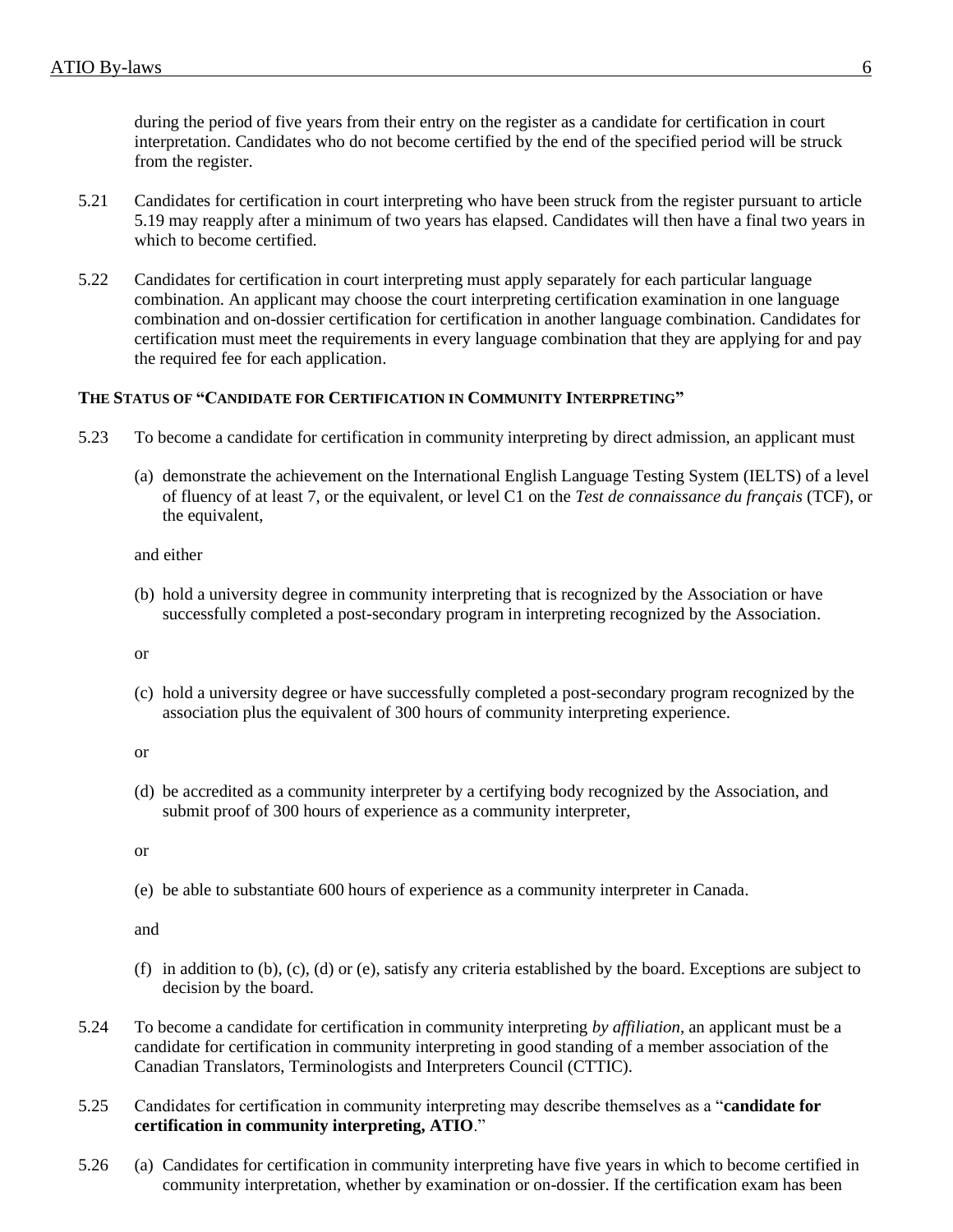offered fewer than five times within such five-year period, candidates shall have an additional two years to register for the exam. Candidates who do not become certified by the end of the specified period will be struck from the register.

- (b) Candidates for certification in community interpreting for whom no certification examination has been or can be offered in their language combination, or for whom the on-dossier certification cannot find experts to assess their dossier, will be allowed to remain a candidate for certification indefinitely, or for as long as a certification examination is not developed in their language combination and as long as they remain in good standing.
- 5.27 Candidates for certification in community interpreting who are refused the title of certified community interpreter through the on-dossier certification process may write the Canadian Translators, Terminologists and Interpreters Council (CTTIC) certification examination as soon as it is possible to do so, or they may resubmit their file for on-dossier certification after two years have elapsed from the date the dossier was submitted. Candidates for certification may not resubmit a file for on-dossier certification more than twice during the period of five years from their entry on the register as a candidate for certification in community interpreting. Candidates who do not become certified by the end of the specified period will be struck from the register.
- 5.28 Candidates for certification in community interpreting who have been struck from the register pursuant to article 5.26 (a) may reapply after a minimum of two years has elapsed. Candidates will then have a final two years in which to become certified.
- 5.29 Candidates for certification in community interpreting must apply separately for each particular language pair. An applicant may choose the certification examination in community interpreting in one language pair and on-dossier certification for certification in another language pair. Candidates for certification in community interpreting must meet the requirements in every language pair that they are applying for and pay the required fee for each application.

# **THE STATUS OF "CANDIDATE FOR CERTIFICATION IN MEDICAL INTERPRETING"**

- 5.30 To become a candidate for certification in medical interpreting by direct admission, an applicant must:
	- (a) demonstrate the achievement on the International English Language Testing System (IELTS) of a level of fluency of at least 7, or the equivalent, or level C1 on the *Test de connaissance du français* (TCF), or the equivalent,

and either

(b) hold a university degree in medical interpreting that is recognized by the Association or have successfully completed a post-secondary program in interpreting recognized by the Association.

or

(c) hold a university degree or have successfully completed a post-secondary program recognized by the association plus the equivalent of 300 hours of interpreting experience.

or

(d) be accredited as a medical interpreter by a certifying body recognized by the Association, and submit proof of 300 hours of experience as a medical interpreter,

or

(e) be able to substantiate 600 hours of experience as a medical interpreter in Canada.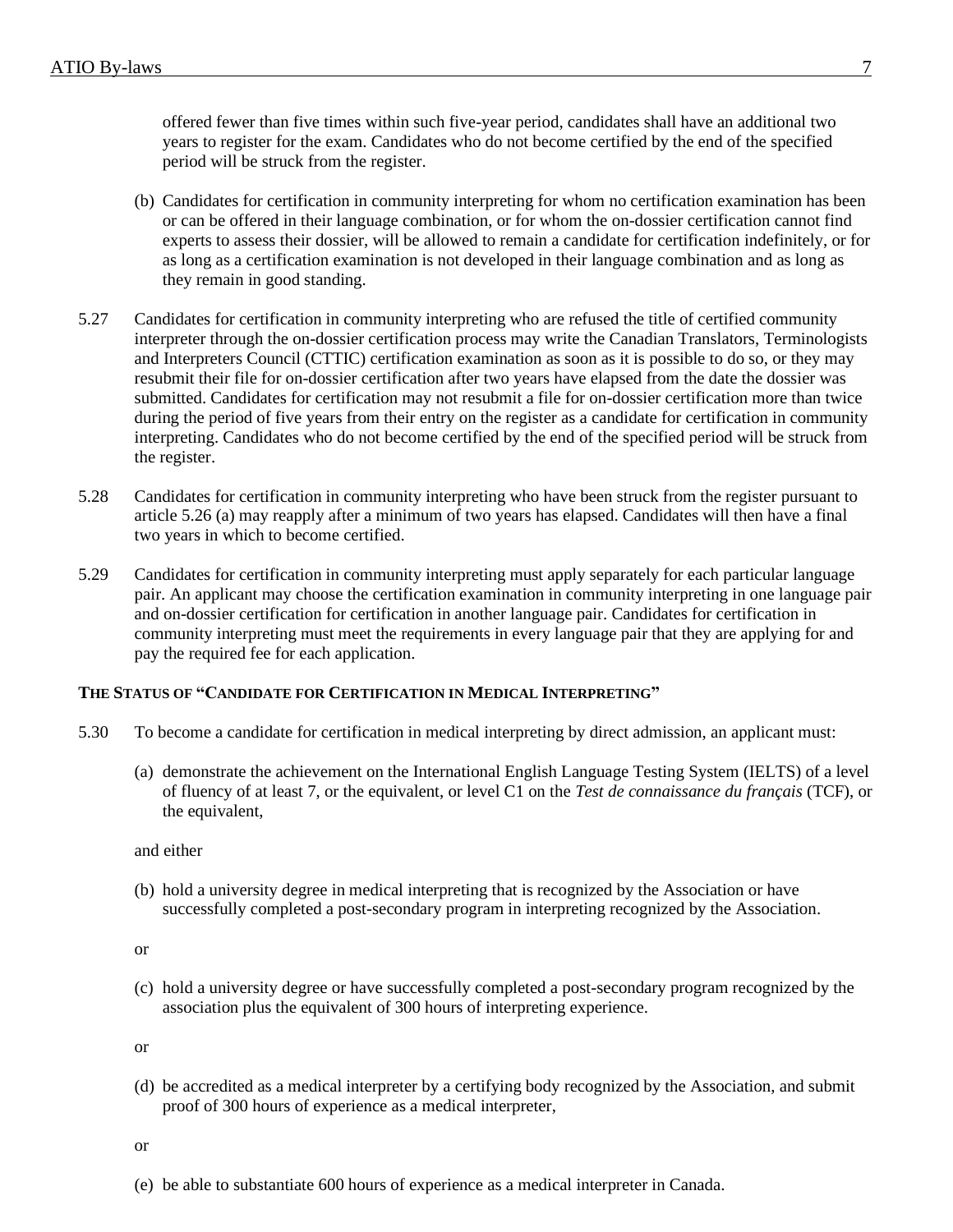and

- (f) in addition to either (b), (c), (d) or (e), satisfy any criteria established by the board. Exceptions are subject to decision by the board.
- 5.31 To become a candidate for certification in medical interpreting *by affiliation*, an applicant must be a candidate for certification in medical interpreting in good standing of a member association of the Canadian Translators, Terminologists and Interpreters Council (CTTIC).
- 5.32 Candidates for certification in medical interpreting may describe themselves as a "**candidate for certification in medical interpreting, ATIO**."
- 5.33 (a) Candidates for certification in medical interpreting have five years in which to become certified in medical interpretation, whether by examination or on-dossier. If the certification exam has been offered fewer than five times within such five-year period, candidates shall have an additional two years to register for the exam. Candidates who do not become certified by the end of the specified period will be struck from the register.
	- (b) Candidates for certification in medical interpreting for whom no certification examination has been or can be offered in their language combination, or for whom the on-dossier Certification cannot find experts to assess their dossier, will be allowed to remain a candidate for certification indefinitely, or for as long as a certification examination is not developed in their language combination and as long as they remain in good standing.
- 5.34 Candidates for certification in medical interpreting who are refused the title of certified medical interpreter through the on-dossier certification process may write the Canadian Translators, Terminologists and Interpreters Council (CTTIC) certification examination as soon as it is possible to do so, or they may resubmit their file for on-dossier certification after two years have elapsed from the date the dossier was submitted. Candidates for certification may not resubmit a file for on-dossier certification more than twice during the period of five years from their entry on the register as a candidate for certification in medical interpreting. Candidates who do not become certified by the end of the specified period will be struck from the register.
- 5.35 Candidates for certification in medical interpreting who have been struck from the register pursuant to article 5.33 (a) may reapply after a minimum of two years has elapsed. Candidates will then have a final two years in which to become certified.
- 5.36 Candidates for certification in medical interpreting must apply separately for each particular language pair. An applicant may choose the certification examination in medical interpreting in one language pair and ondossier certification for certification in another language pair. Candidates for certification in medical interpreting must meet the requirements in every language pair that they are applying for and pay the required fee for each application.

# **THE STATUS OF "CANDIDATE FOR CERTIFICATION IN TERMINOLOGY"**

- 5.37 To become a candidate for certification in terminology *by direct admission*, an applicant must:
	- (a) hold a university degree recognized by the Association in terminology or in translation, with a specialization in terminology.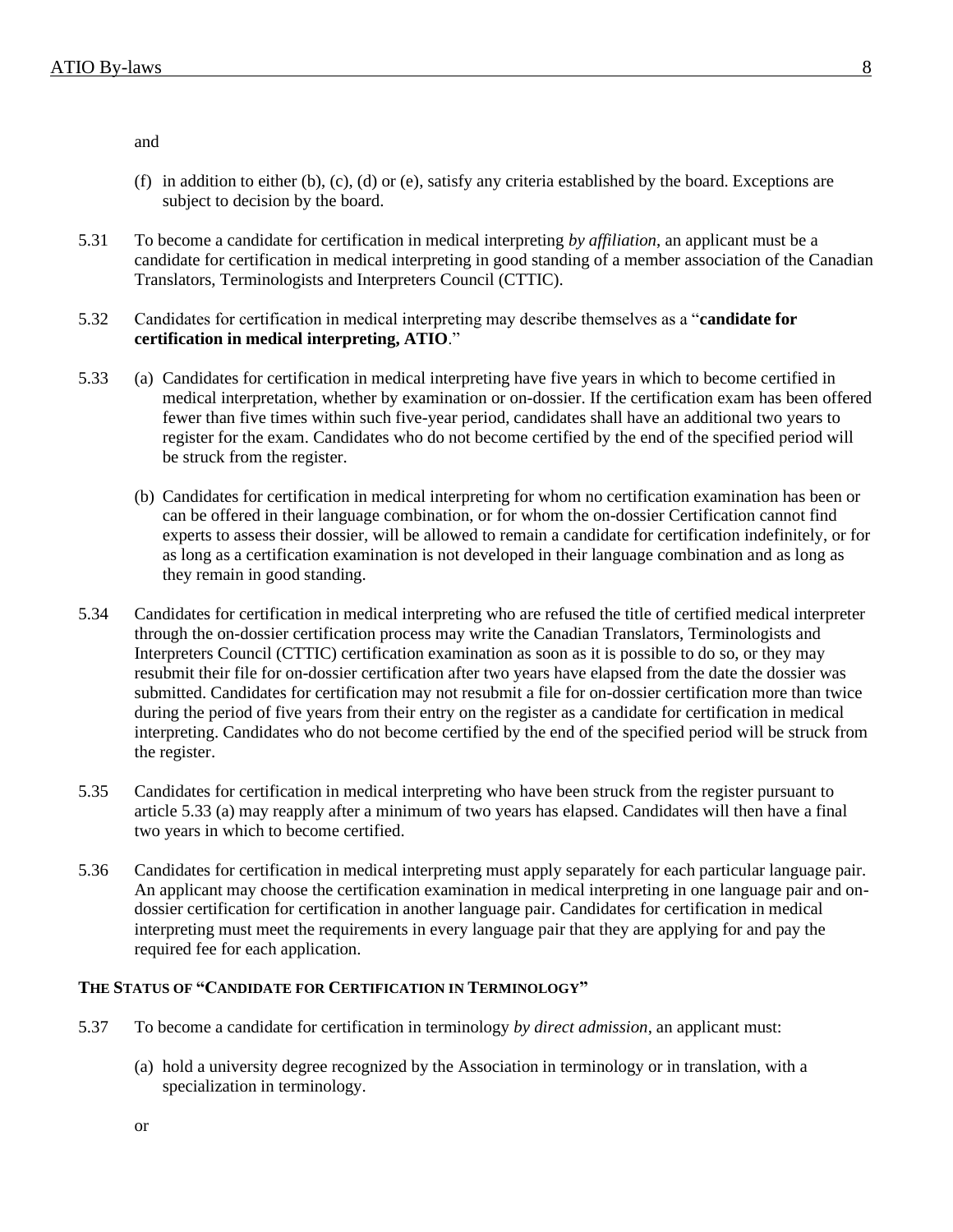(b) submit proof of two years of experience as a terminologist, attested to by a recent letter of reference from an employer or from each of two clients if the applicant works as an independent/freelance terminologist.

and

- (c) in addition to either (a) or (b), satisfy any criteria established by the board. Exceptions are subject to decision by the board
- 5.38 To become a candidate for certification in terminology *by affiliation*, an applicant must be a candidate for certification in terminology in good standing of an association of the Canadian Translators, Terminologists and Interpreters Council (CTTIC).
- 5.39 Candidates for certification in terminology may describe themselves as a "**candidate for certification in terminology, ATIO**." They shall not attest to the exactness of a work in terminology.
- 5.40 Candidates for certification in terminology have five years in which to become certified in terminology, whether by examination or on-dossier. If the certification exam has been offered fewer than five times within such five-year period, candidates shall have an additional two years to register for the exam. Candidates who do not become certified by the end of the specified period will be struck from the register.
- 5.41 Candidates for certification in terminology who are refused the title of certified terminologist through the on-dossier certification process may write the Canadian Translators, Terminologists and Interpreters Council (CTTIC) certification examination as soon as it is possible to do so, or they may resubmit their file for on-dossier certification after two years have elapsed from the date the dossier was submitted. Candidates for certification may not resubmit a file for on-dossier certification more than twice during the period of five years from their entry on the register as a candidate for certification in terminology. Candidates who do not become certified by the end of the specified period will be struck from the register.
- 5.42 Candidates for certification in terminology who have been struck from the register pursuant to article 5.40 may reapply after a minimum of two years has elapsed. Candidates will then have a final two years in which to become certified.
- 5.43 The Association of Translators and Interpreters of Ontario grants certification in terminology mainly in the two official languages of Canada. Nevertheless, it is possible that this may be extended to other languages in combination with French or English, in which case the requirements for certification will be the same.
- 5.44 Candidates for certification in terminology must apply separately for each particular language combination. An applicant may choose the certification examination in terminology in one language combination and ondossier certification for certification in another language combination. Candidates for certification in terminology must meet the requirements in every language combination that they are applying for and pay the required fee for each application.

#### **THE STATUS OF "STUDENT"**

5.45 To become a student *by direct admission*, applicants must submit proof from a post-secondary institution that they are registered in a degree program in translation, conference interpreting, court interpreting, community interpreting, medical interpreting, or terminology.

Admission to the Association as a student shall be for the duration of the student's registration in the program.

5.46 To become a student *by affiliation*, an applicant must be a student in good standing of a member association of the Canadian Translators, Terminologists and Interpreters Council (CTTIC).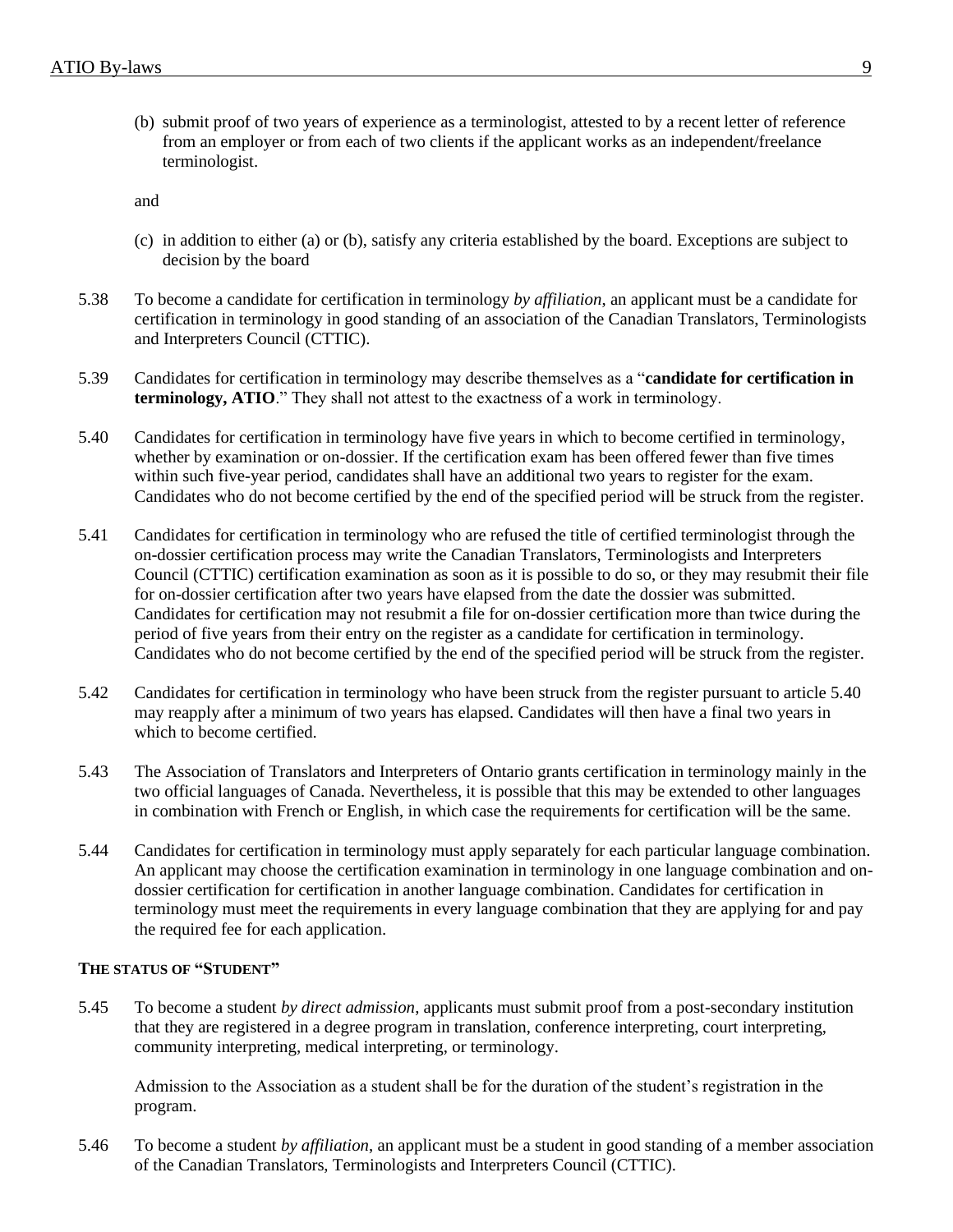Admission to the Association shall be for the same time period as in 5.45.

5.47 Depending on the degree program in which they are enrolled, students may describe themselves as a:

"Student [translation], ATIO" "Student [conference interpreting], ATIO" "Student [court interpreting], ATIO" "Student [community interpreting], ATIO" "Student [medical interpreting], ATIO" "Student [terminology], ATIO."

They shall not attest to the exactness of a work in any of the professions or sign such a work with their status of student.

5.48 Students may not write the standardized Canadian Translators, Terminologists and Interpreters Council (CTTIC) certification examination unless they have already been admitted to the Association as a candidate for certification.

### **PART VI OBTAINING CERTIFICATION**

6.01 Either English or French shall be included in every language combination.

## **THE TITLE OF "CERTIFIED TRANSLATOR"**

- 6.02 To become a certified translator *by direct admission*, an applicant must:
	- (a) be a candidate for certification in translation of the Association

and either

(b) meet the CTTIC criteria for certification and pass the standardized Canadian Translators, Terminologists and Interpreters Council (CTTIC) certification examination in translation

or

(c) be recognized on-dossier in accordance with the terms of Appendix 4 of the *By-laws*, *On-Dossier Certification Procedure*

and

- (d) meet any conditions established by the Board.
- 6.03 The Association does not offer certification through mentoring, but it does recognize certified translators from other member associations of the Canadian Translators, Terminologists and Interpreters Council (CTTIC) who have become certified by this method.
- 6.04 To become a certified translator *by affiliation*, an applicant must:
	- (a) be a member in good standing (having the title of certified translator) of another association that is a member of the Canadian Translators, Terminologists and Interpreters Council (CTTIC)

and either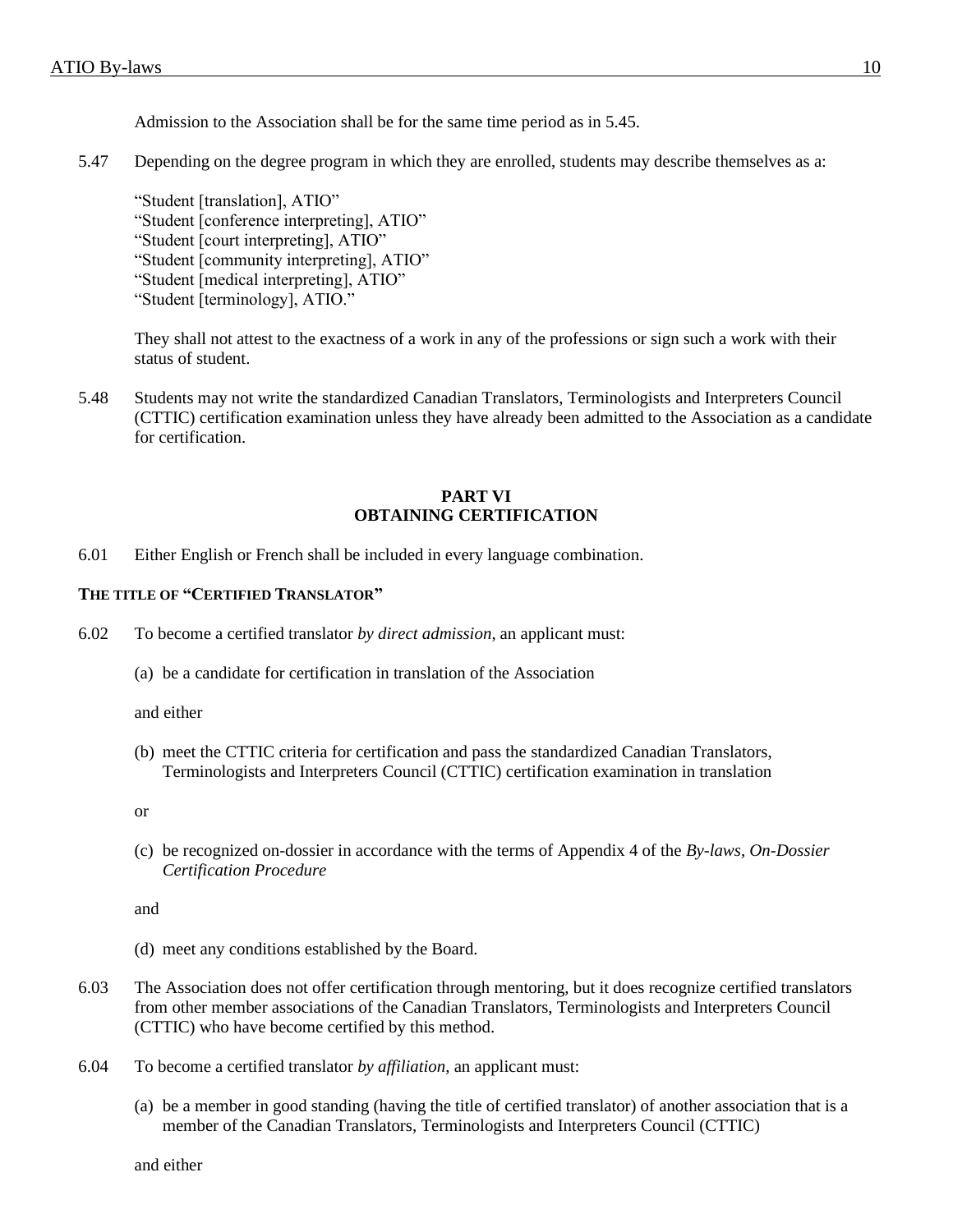(b) have passed the certification examination in translation administered by the Canadian Translators, Terminologists and Interpreter Council (CTTIC)

or

(c) have been recognized on-dossier by the association mentioned in paragraph (a) above in accordance with on-dossier certification of that association

or

(d) have been recognized through mentoring by the association mentioned in paragraph (a) above in accordance with the requirements for mentoring of that association

and

(e) meet any conditions established by the Board.

#### **THE TITLE OF "CERTIFIED CONFERENCE INTERPRETER**"

- 6.05 To become a certified conference interpreter *by direct admission*, an applicant must:
	- (a) be a candidate for certification in conference interpreting of the Association

and either

(b) either meet the CTTIC criteria for certification and pass the standardized Canadian Translators, Terminologists and Interpreters Council (CTTIC) certification examination in conference interpreting

or

(c) be recognized on-dossier in accordance with the terms of Appendix 4 of the *By-laws*, *On-Dossier Certification Procedure*

and

- (d) meet any conditions established by the Board.
- 6.06 The Association does not offer certification through mentoring, but it does recognize certified conference interpreters from other member associations of the Canadian Translators, Terminologists and Interpreters Council (CTTIC) who have become certified by this method.
- 6.07 To become a certified conference interpreter *by affiliation*, an applicant must:
	- (a) be a member in good standing (having the title of certified conference interpreter) of another association that is a member of the Canadian Translators, Terminologists and Interpreters Council (CTTIC)

and either

(b) have passed the certification examination in conference interpreting administered by the Canadian Translators, Terminologists and Interpreters Council (CTTIC),

or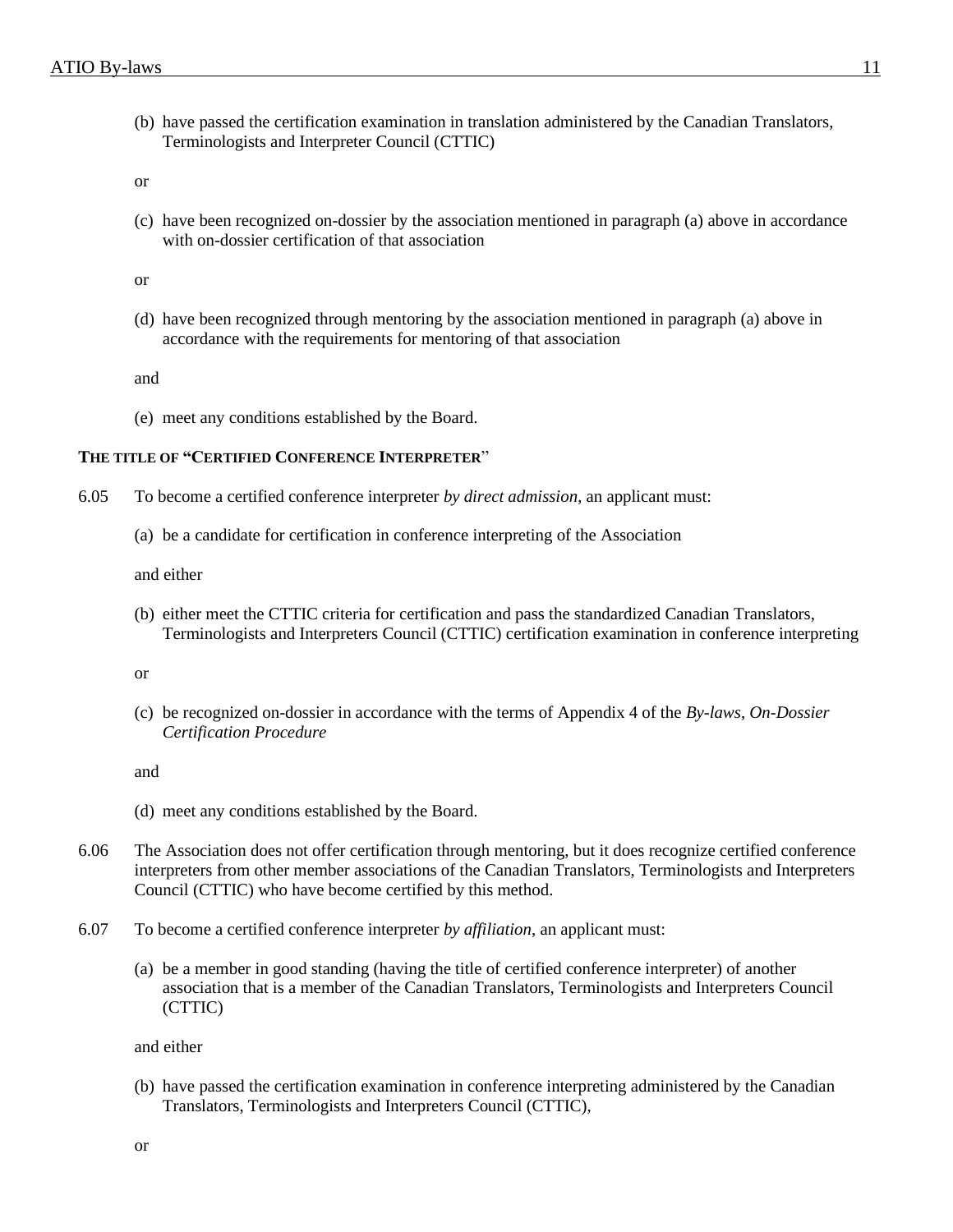(c) have been recognized on-dossier by the association mentioned in paragraph (a) above in accordance with on-dossier certification of that association

or

(d) have been recognized through mentoring by the association mentioned in paragraph (a) above in accordance with the requirements for mentoring of that association

and

(e) meet any conditions established by the Board.

# **THE TITLE OF "CERTIFIED COURT INTERPRETER"**

6.08 To become a certified court interpreter *by direct admission*, an applicant must:

(a) be a candidate for certification in court interpreting of the Association

and either

(b) meet the CTTIC criteria for certification and pass the standardized Canadian Translators, Terminologists and Interpreters Council (CTTIC) certification in court interpreting

or

(c) be recognized on-dossier in accordance with the terms of Appendix 4 of the *By-laws, On-Dossier Certification Procedure*

and

- (d) meet any conditions established by the Board.
- 6.09 The Association does not offer certification through mentoring, but it does recognize certified court interpreters from other member associations of the Canadian Translators, Terminologists and Interpreters Council (CTTIC) who have become certified by this method.
- 6.10 To become a certified court interpreter *by affiliation*, an applicant must:
	- (a) be a member in good standing (having the title of certified court interpreter) of another association that is a member of the Canadian Translators, Terminologists and Interpreters Council (CTTIC)

and either

(b) have passed the certification examination in court interpreting administered by the Canadian Translators, Terminologists and Interpreters Council (CTTIC)

or

(c) have been recognized on-dossier by the association mentioned in paragraph (a) above in accordance with on-dossier certification of that association

or

(d) have been recognized through mentoring by the association mentioned in paragraph (a) above in accordance with the requirements for mentoring of that association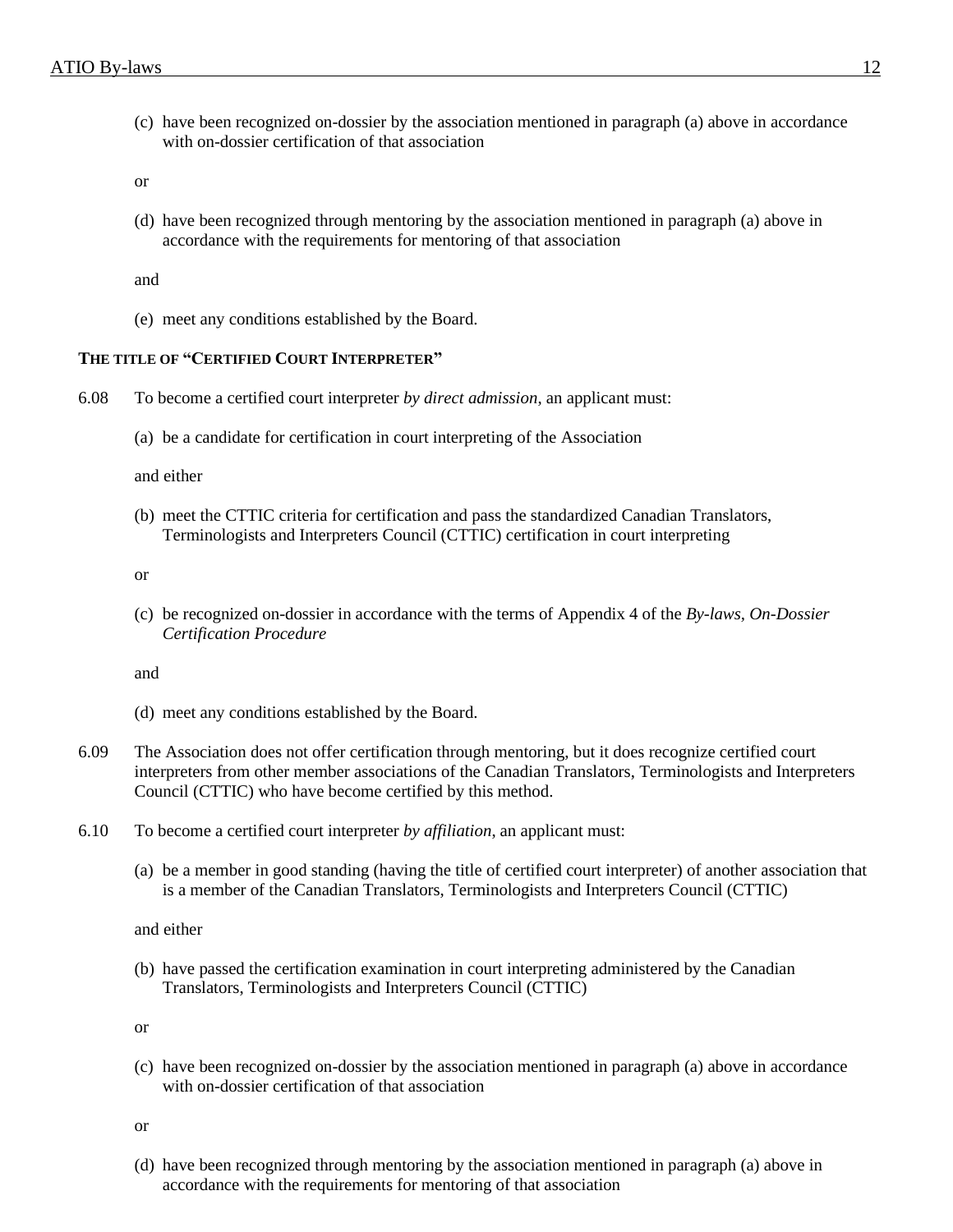and

(e) meet any conditions established by the Board.

### **THE TITLE OF "CERTIFIED COMMUNITY INTERPRETER"**

- 6.11 To become a certified community interpreter *by direct admission*, an applicant must:
	- (a) be a candidate for certification in community interpreting of the Association

and either

(b) meet the CTTIC criteria for certification and pass the standardized Canadian Translators, Terminologists and Interpreters Council (CTTIC) certification in community interpreting

or

(c) be recognized on-dossier in accordance with the terms of Appendix 4 of the *By-laws, On-Dossier Certification Procedure*

and

- (d) meet any conditions established by the Board.
- 6.12 To become a certified community interpreter *by affiliation*, an applicant must:
	- (a) be a member in good standing (having the title of certified community interpreter) of another association that is a member of the Canadian Translators, Terminologists and Interpreters Council (CTTIC)

and either

(b) have passed the certification examination in community interpreting administered by the Canadian Translators, Terminologists and Interpreters Council (CTTIC)

or

(c) have been recognized on-dossier in accordance with the terms of Appendix 4 of the *By-laws, On-Dossier Certification Procedure*.

and

- (d) meet any conditions established by the Board.
- 6.13 The Association does not offer certification through mentoring, but it does recognize certified community interpreters from other member associations of the Canadian Translators, Terminologist and Interpreters Council (CTTIC) who have become certified by this method.

# **THE TITLE OF "CERTIFIED MEDICAL INTERPRETER"**

- 6.14 To become a certified medical interpreter *by direct admission*, an applicant must:
	- (a) be a candidate for certification in medical interpreting of the Association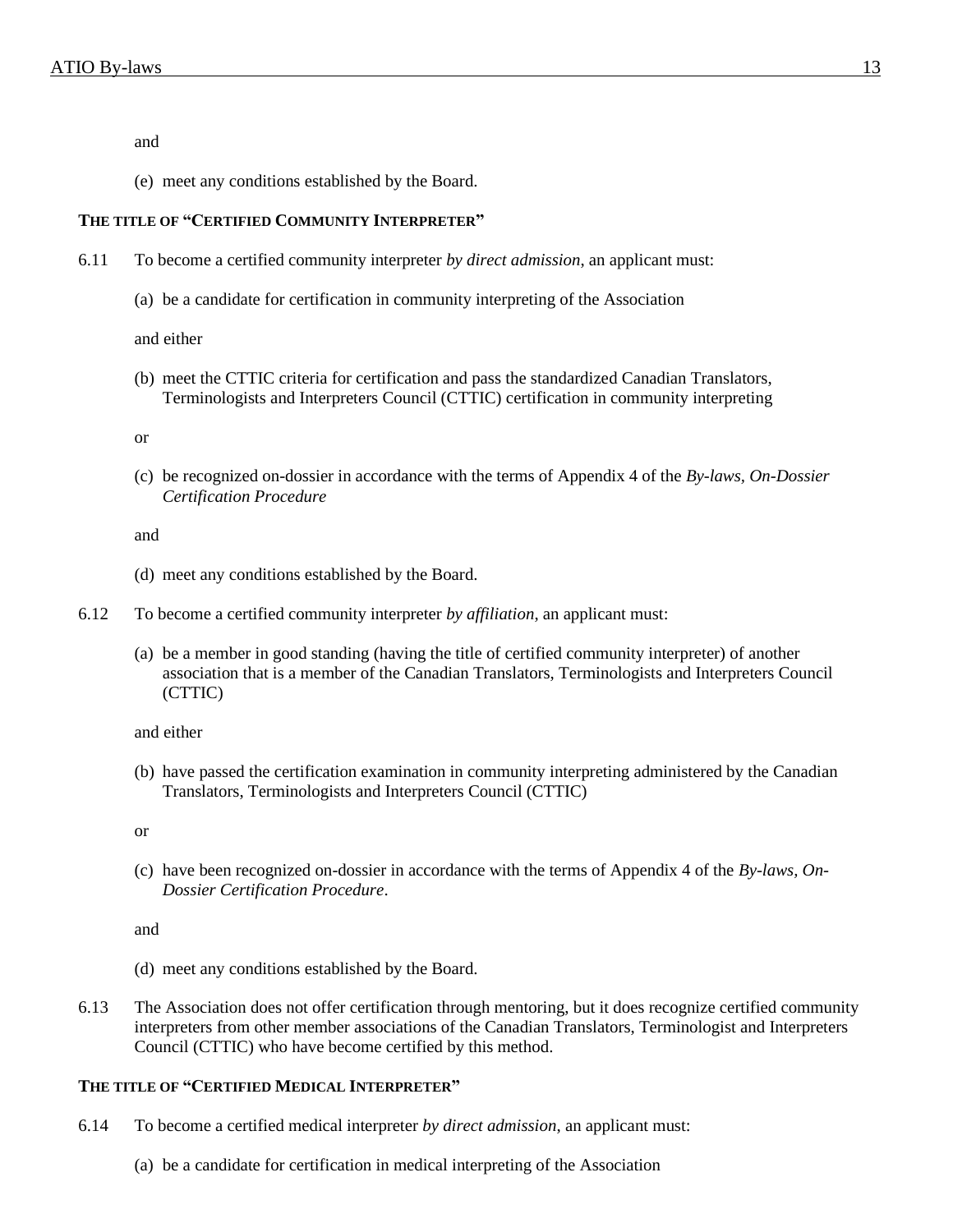and either

(b) meet the CTTIC criteria for certification and pass the standardized Canadian Translators, Terminologists and Interpreters Council (CTTIC) certification in medical interpreting

or

(c) be recognized on-dossier in accordance with the terms of Appendix 4 of the *By-laws, On-Dossier Certification Procedure*

and

- (d) meet any conditions established by the Board.
- 6.15 To become a medical interpreter *by affiliation*, an applicant must:
	- (a) be a member in good standing (having the title of certified medical interpreter) of another association that is a member of the Canadian Translators, Terminologists and Interpreters Council (CTTIC)

and either

(b) have passed the certification examination in medical interpreting administered by the Canadian Translators, Terminologists and Interpreters Council (CTTIC) in medical interpreting

or

(c) have been recognized on-dossier in accordance with the terms of Appendix 4 of the *By-laws, On-Dossier Certification Procedure*.

and

- (d) meet any conditions established by the Board.
- 6.16 The Association does not offer certification through mentoring, but it does recognize certified medical interpreters from other member associations of the Canadian Translators, Terminologist and Interpreters Council (CTTIC) who have become certified by this method.

#### **THE TITLE OF "CERTIFIED TERMINOLOGIST"**

- 6.17 To become a certified terminologist *by direct admission*, an applicant must:
	- (a) be a candidate for certification in terminology of the Association

and either

(b) meet the CTTIC criteria for certification and pass the standardized Canadian Translators, Terminologists and Interpreters Council (CTTIC) certification in terminology

or

(c) be recognized on-dossier in accordance with the terms of Appendix 4 of the *By-laws, On-Dossier Certification Procedure*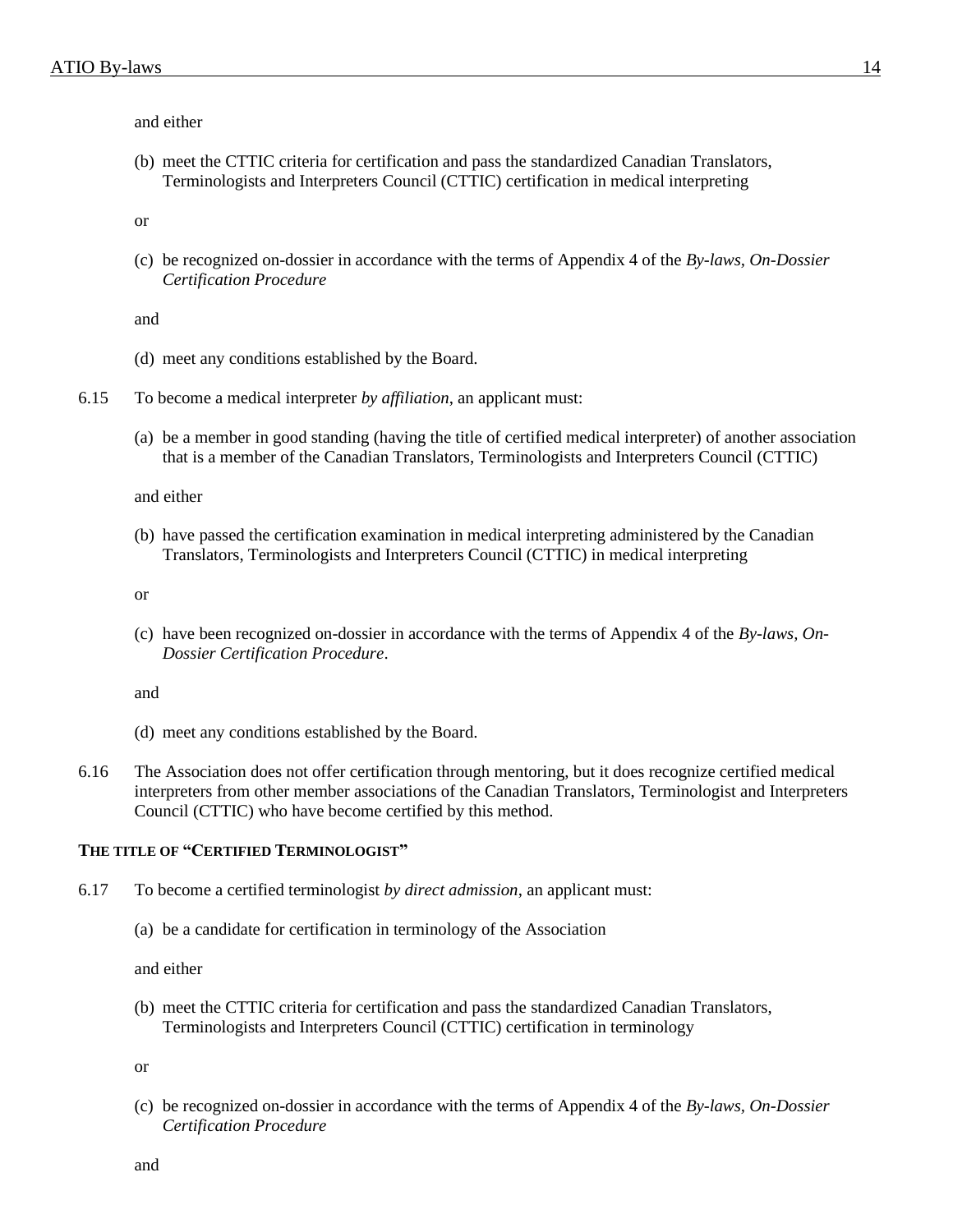- (d) meet any conditions established by the Board.
- 6.18 The Association does not offer certification through mentoring, but it does recognize certified terminologists from other member associations of the Canadian Translators, Terminologist and Interpreters Council (CTTIC) who have become certified by this method.
- 6.19 To become a certified terminologist *by affiliation*, an applicant must:
	- (a) be a member in good standing (having the title of Certified Terminologist) of another association that is a member of the Canadian Translators and Terminologists and Interpreters Council (CTTIC)

and either

(b) have passed the certification examination in terminology administered by the Canadian Translators, Terminologists and Interpreters Council (CTTIC)

or

(c) have been recognized on-dossier by the association mentioned in paragraph (a) above in accordance with on-dossier certification of that association

or

(d) have been recognized through mentoring by the association mentioned in paragraph (a) above in accordance with the requirements for mentoring of that association

and

- (e) meet any conditions established by the Board.
- 6.20 The Association of Translators and Interpreters of Ontario grants certification in terminology mainly in the two official languages of Canada. The examination or the samples of work of the professional dossier for certification as terminologist are thus usually in English-French and French-English. If another language is in combination with English or French in the samples of work submitted, it is to be attributed the same importance as the official languages.

### **USE OF RESERVED TITLE**

- 6.21 Only those who are granted certification as translators, conference interpreters, court interpreters, community interpreters, medical interpreters, and terminologists are entitled to use the reserved title of certified translator, certified conference interpreter, certified court interpreter, certified community interpreter, certified medical interpreter, and certified terminologist. They shall be identified in the registry maintained by the Association and are entitled to use after their names their reserved title(s) in full or in abbreviated form, in accordance with Appendix 3 of the By-laws, *Statement of Reserved Titles* or as prescribed by the Board of Directors or by statute.
- 6.22 Certified members shall not claim to be certified in categories or language combinations other than those for which they have been certified.
- 6.23 A member certified in one of the professional categories of the Association must, before writing the certification examination or submitting an application for on-dossier certification in another professional category, first obtain the status of candidate for certification in such other professional category. (See article 4.02.)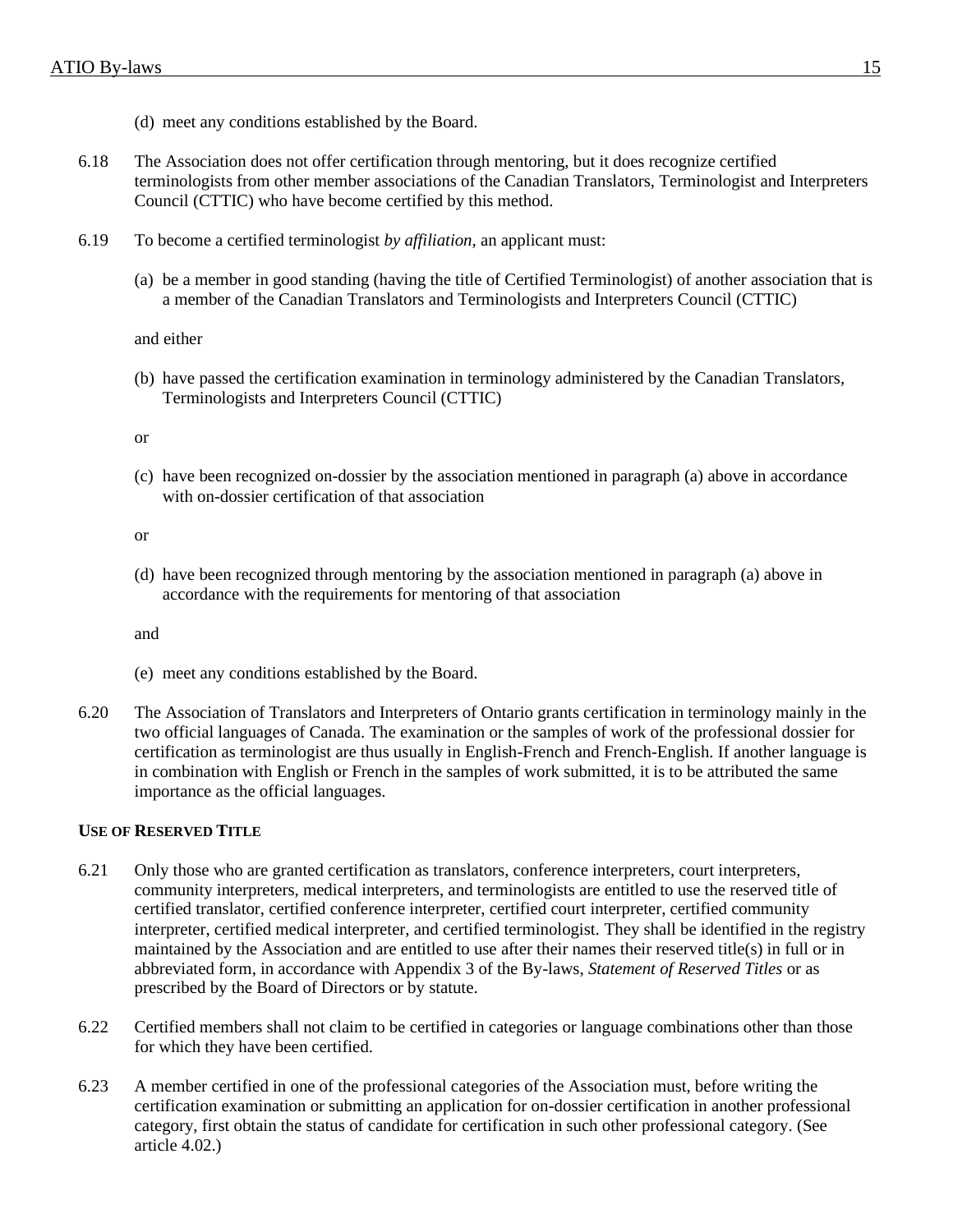# **PART VII REGISTER OF THE ASSOCIATION**

- 7.01 A register of members shall be kept at the Association's head office.
- 7.02 The register shall contain the certificate numbers of certified members (one for each category in which members are certified) followed by their title and the language combination(s), or classification(s) for conference interpreting, in which they have been certified. The register shall also contain for each title and language combination held, the date the application to become a candidate for certification was submitted, the date the status of candidate for certification was granted, the date(s) the candidate for certification attempted the certification examination of the Canadians Translators, Terminologists and Interpreters Council (CTTIC), applied for on-dossier certification or applied for certification by affiliation, and the date the certified title was granted.
- 7.03 The register shall record "candidate for certification" status followed by the professional category (or categories) to which applicants aspire and the language combination(s), or classification(s) for conference interpreting, for which they registered when submitting their application to become candidates for certification. The register shall also contain for each title and language combination, or classification for conference interpreting, to which the applicant aspires, the date on which an application to become a candidate for certification was submitted, the date the status was granted and the method by which the applicant intends to obtain certification (by examination or on-dossier).

# **PART VIII CERTIFICATES, SEALS, STAMPS, AND MEMBERSHIP CARDS**

# **CERTIFICATES**

8.01 Since January 1993, certified members have received a certificate for each title and language combination in which they are certified.

Certified members shall receive an official certificate attesting to their qualification as certified members and their title (i.e., certified translator, certified conference interpreter, certified court interpreter, certified terminologist, certified community interpreter or certified medical interpreter), followed by the language combination. Certified members shall receive a certificate each time they qualify for a new title or for a new language combination under a title previously granted.

Each certificate shall bear the signatures of the President and the Secretary and the corporate seal of the Association. Each certificate shall be numbered in the order of issue and shall bear the issue date.

8.02 Certificates are the property of the Association and must be returned if the holder resigns or is struck from the register, suspended, or expelled.

#### **SEALS AND STAMPS**

- 8.03 Only certified translators and certified terminologists are entitled to use the seal or stamp of the category in which they are certified. The seal or stamp, which can be issued only by the Secretariat of the Association, bears the holder's name, title, and language combination, followed by their certification number. Certified members can choose to have the wording in English or French.
- 8.04 Certified translators and certified terminologists in good standing shall use their seal or stamp only on work done in the category and language combination in which they are certified.
- 8.05 Seals and stamps are the property of the Association and must be returned if the holder resigns or is struck from the register, suspended, or expelled.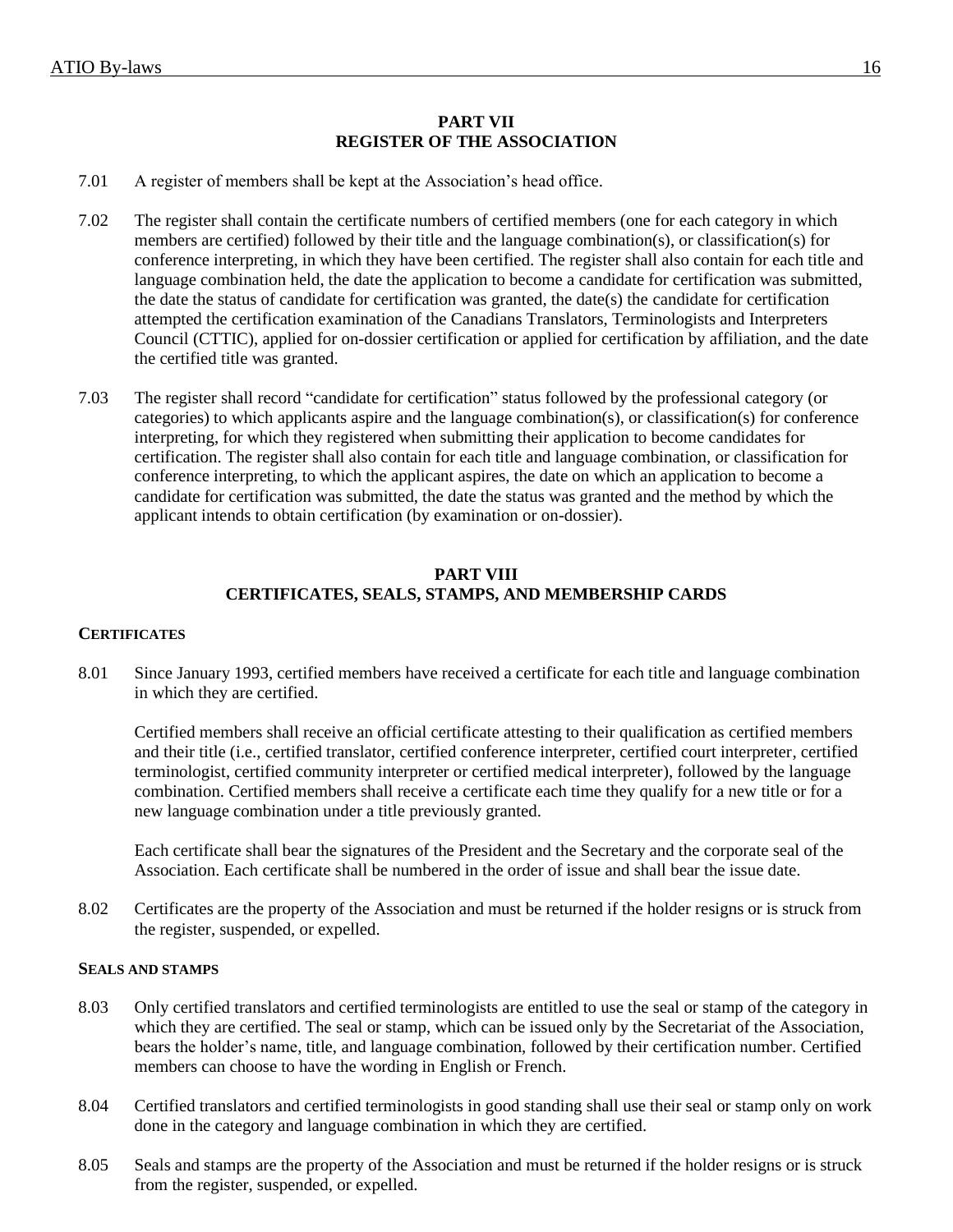# **MEMBERSHIP CARDS**

- 8.06 Certified members shall receive a membership card attesting to their qualification as certified members and their title(s). (i.e., certified translator, certified conference interpreter, certified court interpreter, certified community interpreter, certified medical interpreter, or certified terminologist), followed by the language combination(s). Certified members shall receive a new card each time they qualify for a new title or for a new language combination under a title previously granted.
- 8.07 Membership cards are the property of the Association and must be returned if the holder qualifies for a new title or for a new language combination, or resigns or is struck from the register, suspended, or expelled.

# **PART IX FEES AND DUES**

#### **ANNUAL DUES**

- 9.01 Annual dues shall be set by the Board of Directors and submitted to certified members for approval at the annual general meeting of the Association.
- 9.02 To be in good standing for a given year, certified members and candidates for certification must have paid their dues by the date set by the Board of Directors.
- 9.03 No additional annual dues are required from members certified in more than one of the Association's categories or in more than one language combination, or classification for conference interpreting, or who are also a candidate for certification in another category. The same holds true for candidates for certification intending to become certified in more than one profession or more than one language combination, or classification for conference interpreting.
- 9.04 Honorary members who are not certified members, candidates for certification or certified members (retired) of the Association are not required to pay membership dues.

#### **SPECIAL CIRCUMSTANCES**

9.05 Certified members who are ill or must undergo treatment for an extended period of time, during which they are unable to perform the substantial duties of their profession, are entitled to a reduction in their annual dues. They must submit a written request describing the situation and the length of time they will be unable to work. The request must be accompanied by supporting medical evidence.

The Board of Directors may approve such requests and determine the percentage reduction to be applied or set the annual dues.

During this period, the certified member has the same rights and privileges as a certified member (retired).

Medical evidence must be provided at each renewal.

9.06 Certified members required to live at a considerable distance from their professional domicile for an extended period of time, during which they are unable to practise their profession in return for compensation, are entitled to a reduction in their annual dues. They must submit a written request describing the situation and the length of time they expect to be away. The request must be accompanied by supporting evidence initially and at each renewal.

The Board of Directors may approve such requests and determine the percentage reduction to be applied or set the annual dues.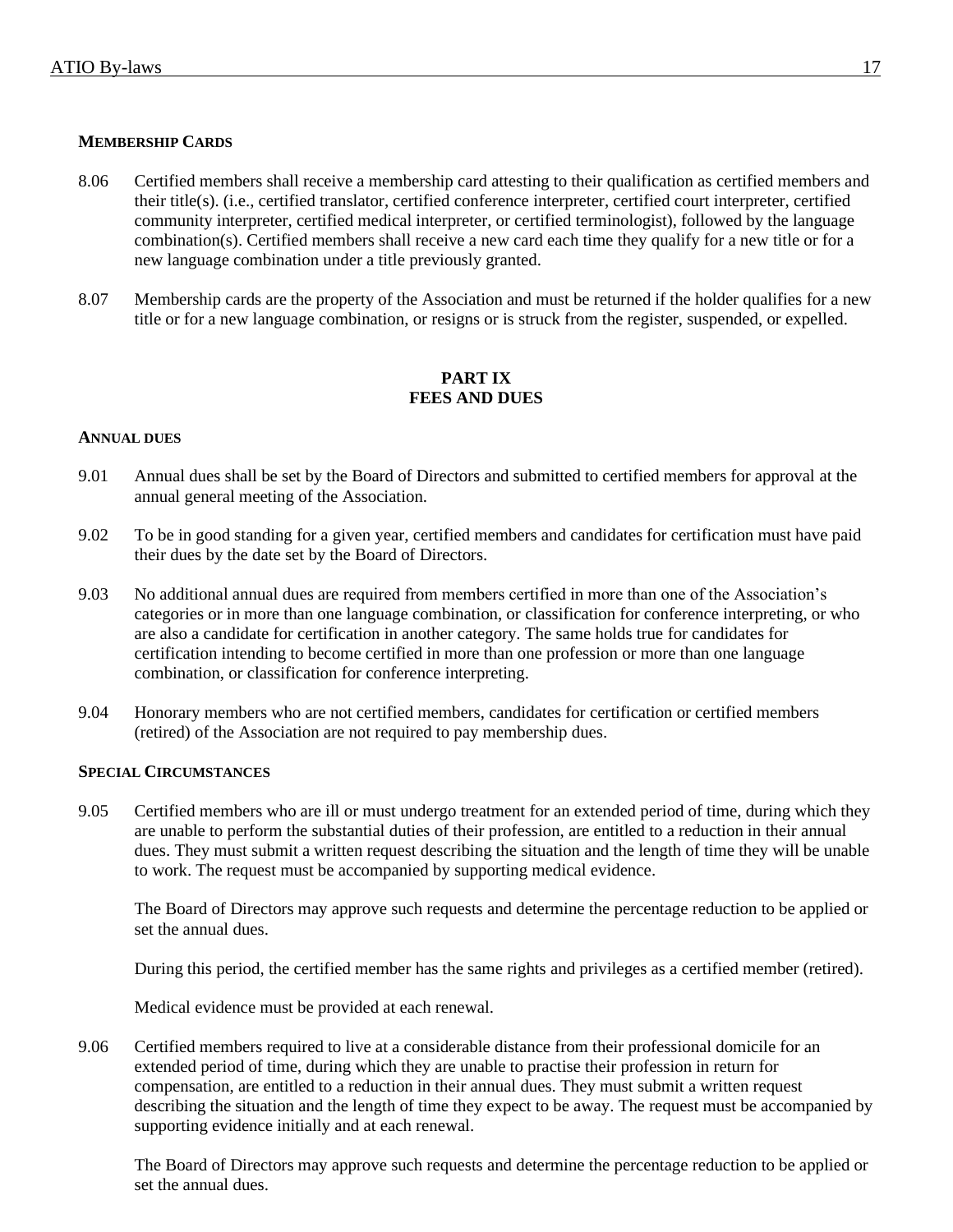During this period, certified members have the same rights and privileges as a certified member (retired).

## **CERTIFICATION FEES**

9.07 The Board of Directors shall set fees for any method of certification offered by the Association and administered by it.

### **FAILURE TO PAY ANNUAL DUES**

- 9.08 Members or candidates for certification who fail to pay their annual dues by the due date are no longer in good standing, and the Secretariat shall strike their name from the directory until their dues are paid (subject to articles 9.10 and 9.11). They shall be sent, no later than six weeks after the deadline, a follow-up notice indicating they are late in payment and any late-payment fees that may apply.
- 9.09 Members in arrears may not exercise any rights or privileges of membership in the Association, including the right to use the title of certified member, use the seal and certify work.

#### **READMISSION**

#### **Certified Members**

- 9.10 Certified members who are not in good standing for non-payment of dues may reapply subject to the following conditions:
	- (a) If the application is made within three years of the date they ceased to be in good standing, they may be reinstated upon payment of the amount of dues in arrears.
	- (b) If the application is made three or more years after the date they ceased to be in good standing, they may be readmitted as candidates for certification in their previous professional categories and language combinations, or classifications for conference interpreting. However, to reacquire the status of certified member, they must requalify in accordance with the method provided for each title and language combination sought.

#### **Candidates for Certification**

- 9.11 Candidates for certification who are not in good standing for non-payment of dues may reapply subject to the following conditions:
	- (a) If the application is made within three years of the date they ceased to be in good standing, they may be reinstated upon payment of the current annual dues plus an administrative fee equivalent to twenty percent of the dues for each year of non-payment. The five-year period to obtain certification shall continue to run from the date of initial admission to the Association.
	- (b) If the application for readmission is made three years or more after the date they ceased to be in good standing, they must resubmit an application for admission as a candidate for certification in one of the categories. Part V, Admission as a Candidate for Certification shall apply. They will then have three years to obtain certification.

# **PART X FISCAL YEAR AND ANNUAL DUES**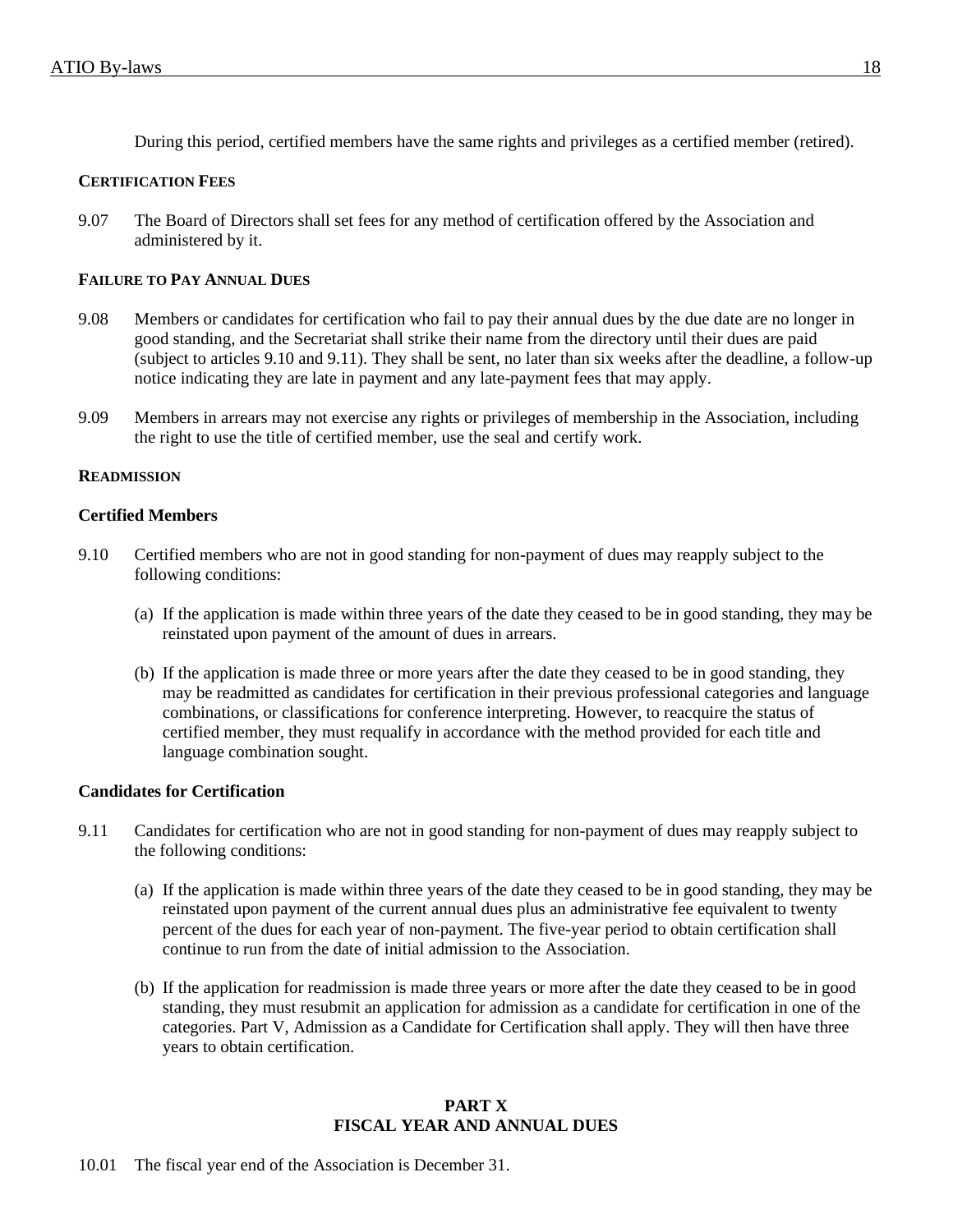- 10.02 The annual period of the Association for the purpose of establishing annual dues or for any other matters determined by the Board of Directors shall correspond to the fiscal year of the Association.
- 10.03 The mandate of a Board of Directors shall run from the time of its election, not more than 120 days beyond the fiscal year end, until the election of a new Board in the same period the following year.

If successors are not elected for any reason, the current Board must remain in office.

# **PART XI GENERAL MEETINGS**

#### **ANNUAL GENERAL MEETING**

- 11.01 The Association shall hold at least one general meeting each year. This annual general meeting shall be held not more than 120 days after the fiscal year end, the date, time and location to be determined by the Board of Directors. The meeting shall be held in Ontario unless the Board decides otherwise in a given year for a special reason.
- 11.02 At the annual general meeting, the certified members shall:
	- (a) hear the reports of the President, the Secretary and the Treasurer on the Association's activities during the previous fiscal year;
	- (b) receive financial statements and the auditor's report for the previous fiscal year.
	- (c) approve the operating and capital budgets for the current fiscal year;
	- (d) approve the annual dues for the next fiscal year;
	- (e) select the members of the Board of Directors;
	- (f) appoint the auditor for the current fiscal year;
	- (g) attend to other items on the agenda that have been duly brought before the meeting.
- 11.03 The Board of Directors shall establish the agenda for the annual general meeting.
- 11.04 The Secretary shall send notice of the annual general meeting and the proposed agenda at least 60 days before the meeting date to all persons whose name appears on the Association's Register; a proxy form for use by certified members in good standing shall be included with the documentation.

#### **SPECIAL GENERAL MEETING**

11.05 Upon written request from at least one tenth of the certified members in good standing of the Association, the Board of Directors shall call a special general meeting.

The Board of Directors may call a special general meeting at any time.

- 11.06 Only those matters for which a special general meeting is called shall be included on the agenda.
- 11.07 The Secretary shall send notice of a special general meeting, the proposed agenda and a proxy form to certified members at least 10 days before the meeting. The notice shall give the reasons for the meeting and shall include the text of any resolution to be voted upon at the meeting.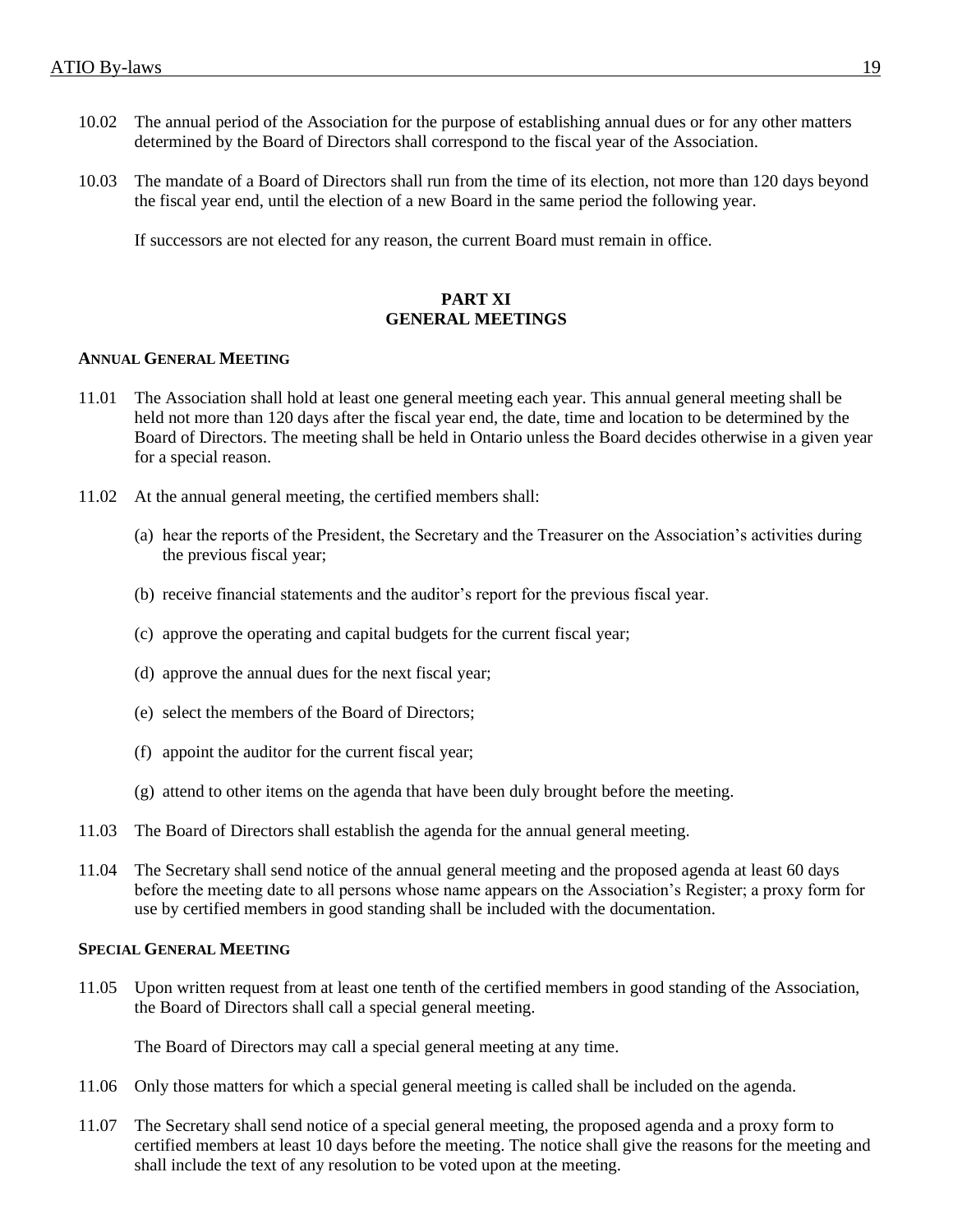# **GENERAL PROVISIONS**

# **Quorum and Proxies**

- 11.08 Twenty-five certified members in attendance shall constitute a quorum at all general meetings.
- 11.09 Proxies may be general and allow proxyholders to vote as they see fit on any issue put to a vote or be specific and indicate how to vote each issue on the agenda or on which certified members may have to vote.
- 11.10 Proxies shall be submitted to the Secretary of the Association before the meeting is held. After verifying the titles of those having signed proxies and of the certified members representing them, the Secretary shall record the number of votes that each proxy may use.

# **Vote**

- 11.11 All members and candidates in good standing shall receive notice of annual general meetings of the Association and may attend such meetings and speak at such meetings, but only certified members in good standing have the right to vote at these meetings.
- 11.12 Subject to the *Corporations Act*, decisions at general meetings shall be made by a simple majority, represented by a show of hands, with the exception of amendments to the *By-laws* of the Association, which must be approved by at least two thirds of the certified members in attendance and entitled to vote. (See also Part XVII).
- 11.13 In the event that quorum is not reached, voting electronically or by postal vote will be permitted and will take place within ten (10) business days of the date of the meeting.

# **Conduct of Discussion**

- 11.14 Before being adopted, a proposal shall first be moved by a certified member who is entitled to vote and shall be seconded by another certified member who is also entitled to vote. Discussion, which the chairperson of the meeting may limit in terms of time or number of interventions, is then open, when the discussion is over, a vote shall be called. A motion that has not been seconded shall be dismissed without discussion.
- 11.15 Meetings of the Association shall be conducted pursuant to accepted rules of order, in particular with respect to proposals and voting.

# **PART XII ELECTION OF THE BOARD OF DIRECTORS**

#### **GENERAL PROVISIONS**

12.01 At least 75 days before the annual general meeting, the Board of Directors shall appoint a returning officer, who shall be a certified member of the Association who is not a candidate for a position on the Board of Directors.

The returning officer shall decide all matters relating to elections, subject to these *By-laws* and any directives approved by resolution at the annual general meeting.

12.02 A call for nominations, issued under the direction of the returning officer, shall be included with the notice of the annual general meeting.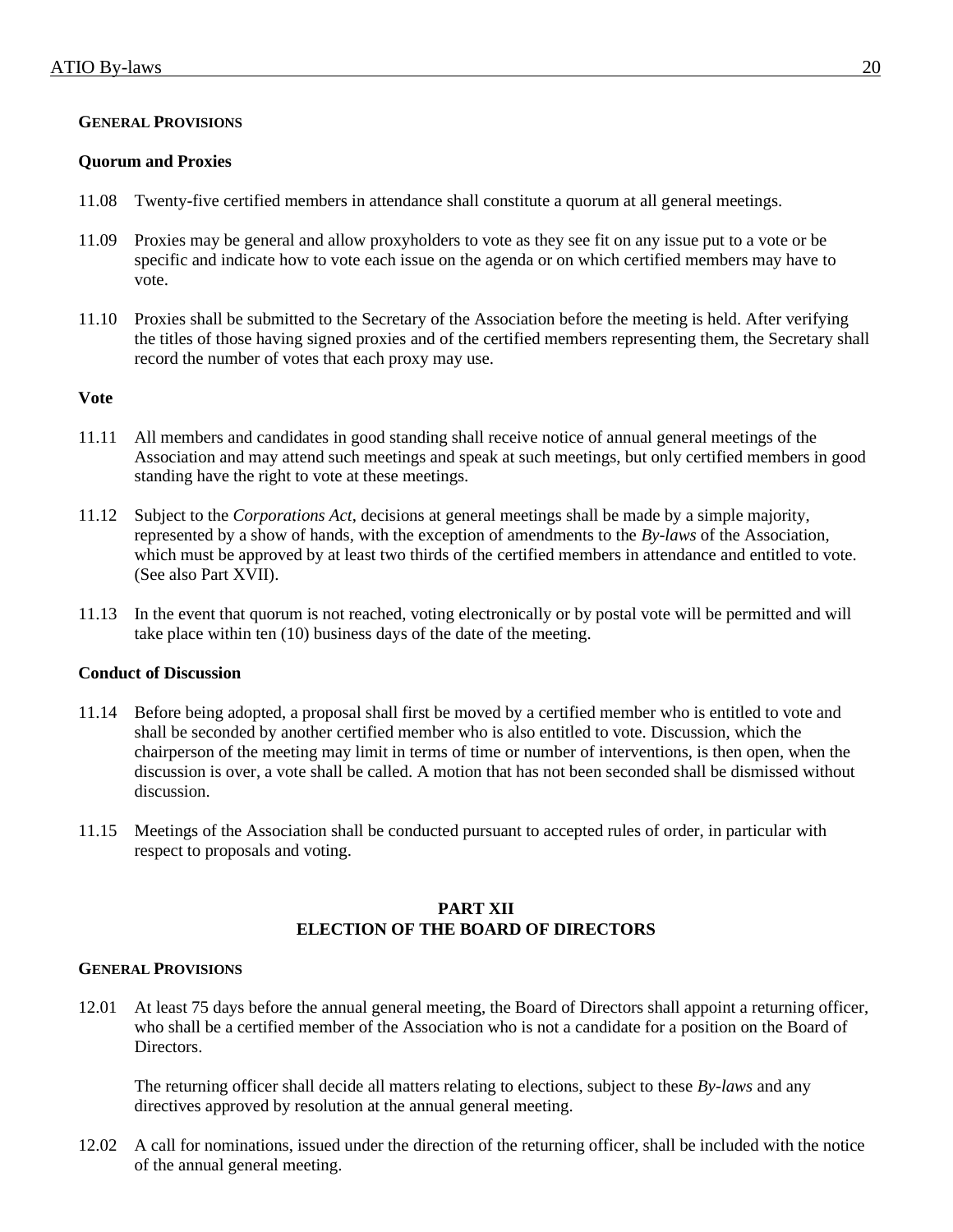- 12.03 Nominations for positions on the Board of Directors shall be submitted to the returning officer at least 10 days before the annual general meeting. Each nomination must be signed by the nominee, with supporting signatures from two professionals in good standing of the Association, at least one of whom shall be certified.
- 12.04 Candidates may submit their curriculum vitae or a statement of no more than one page in length to the Secretariat of the Association for distribution at the annual general meeting.
- 12.05 Where no candidate or only one candidate has been nominated for a position on the Board of Directors prior to the annual general meeting, the nominations for that position shall be reopened at the meeting by the returning officer. Each nomination shall be presented in writing, signed by the candidate, and shall be moved and seconded by two certified members in good standing of the Association.
- 12.06 Candidates may speak for three minutes to explain their intentions if elected.
- 12.07 All nominations for positions on the Board of Directors shall be put to a vote of the certified members at the annual general meeting, by secret ballot if there are two or more candidates. The candidate for each position obtaining the highest number of votes shall be declared elected. Positions for which there is only one candidate are filled by acclamation.
- 12.08 Members of the Board of Directors may be elected:
	- (a) as a slate of candidates

or

(b) one position at a time,

as determined by the Board each year after consulting the returning officer.

### **SLATE ELECTION**

- 12.09 If members of the Board are to be elected as a slate, the returning officer, when sending the call for nominations, shall invite candidates to present themselves for one position only.
- 12.10 The election of a slate of candidates usually takes place at the end of the annual general meeting. At the time of the election, the returning officer shall read the slate of names and call for a vote for the slate.

# **ELECTION BY POSITION**

- 12.11 In the case of elections by position, the returning officer, when sending the call for nominations, shall invite candidates to present themselves for all positions they would be prepared to fill.
- 12.12 Elections by position shall take place during the annual general meeting and shall proceed according to the list of positions in article 13.03.

Each time a position is filled, the individual chosen may withdraw as a candidate for each of the other positions for which he was running. If withdrawal means that no candidate or only one candidate is available for another (or several other) position(s), the returning officer shall then reopen nominations for those positions before the meeting continues.

Each time the returning officer is required to address the meeting, he or she proceeds from one vacant position to the following position until a vote is necessary. Results are tabulated while the meeting continues and are announced at the end of the deliberations on the current item on the agenda. The meeting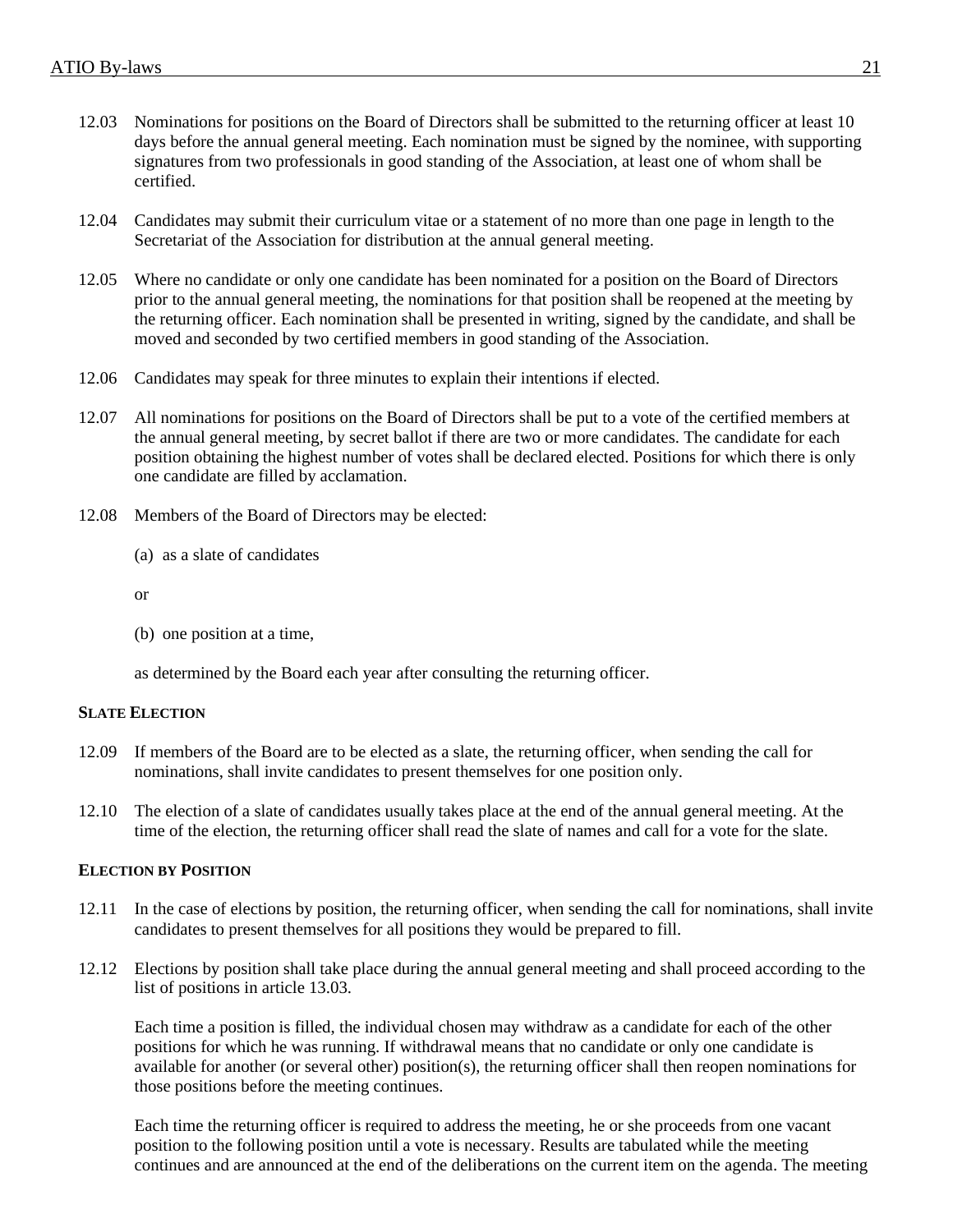shall alternate between agenda items and elections until all positions on the Board of Directors have been filled.

12.13 Notwithstanding the length of time it may take to elect a new Board by this method of voting, the composition of the Board shall remain unchanged until the end of the annual general meeting.

### **PART XIII THE BOARD OF DIRECTORS**

# **MANDATE**

13.01 The Board of Directors is responsible for applying these *By-laws* and the *Code of Ethics*, administering the certification examinations, and managing the Association's affairs. (See also article 13.18.)

#### **COMPOSITION**

- 13.02 The Board of Directors shall be composed of:
	- (a) Certified members in good standing of the Association, entitled to vote and duly elected in accordance with Part XII and the provisions of article 13.03
	- (b) the Past-president, who shall be entitled to speak but not to vote, for one year, unless elected as a director.
- 13.03 The voting members of the Board of Directors shall include:

# - **the members of the Executive:**

- (a) the President;
- (b) the Vice-president;
- (c) the Secretary and the Treasurer (or the Secretary-Treasurer);

#### - **the representatives of the professional categories:**

- (d) the Director, Translators;
- (e) the Director, Conference Interpreters;
- (f) the Director, Court Interpreters;
- (g) the Director, Community Interpreters;
- (h) the Director, Medical Interpreters;
- (i) the Director, Terminologists;
- (j) the Director, Foreign Languages;

and

- chairpersons of committees (a maximum of four) that the Board of Directors deems appropriate to sit on the Board.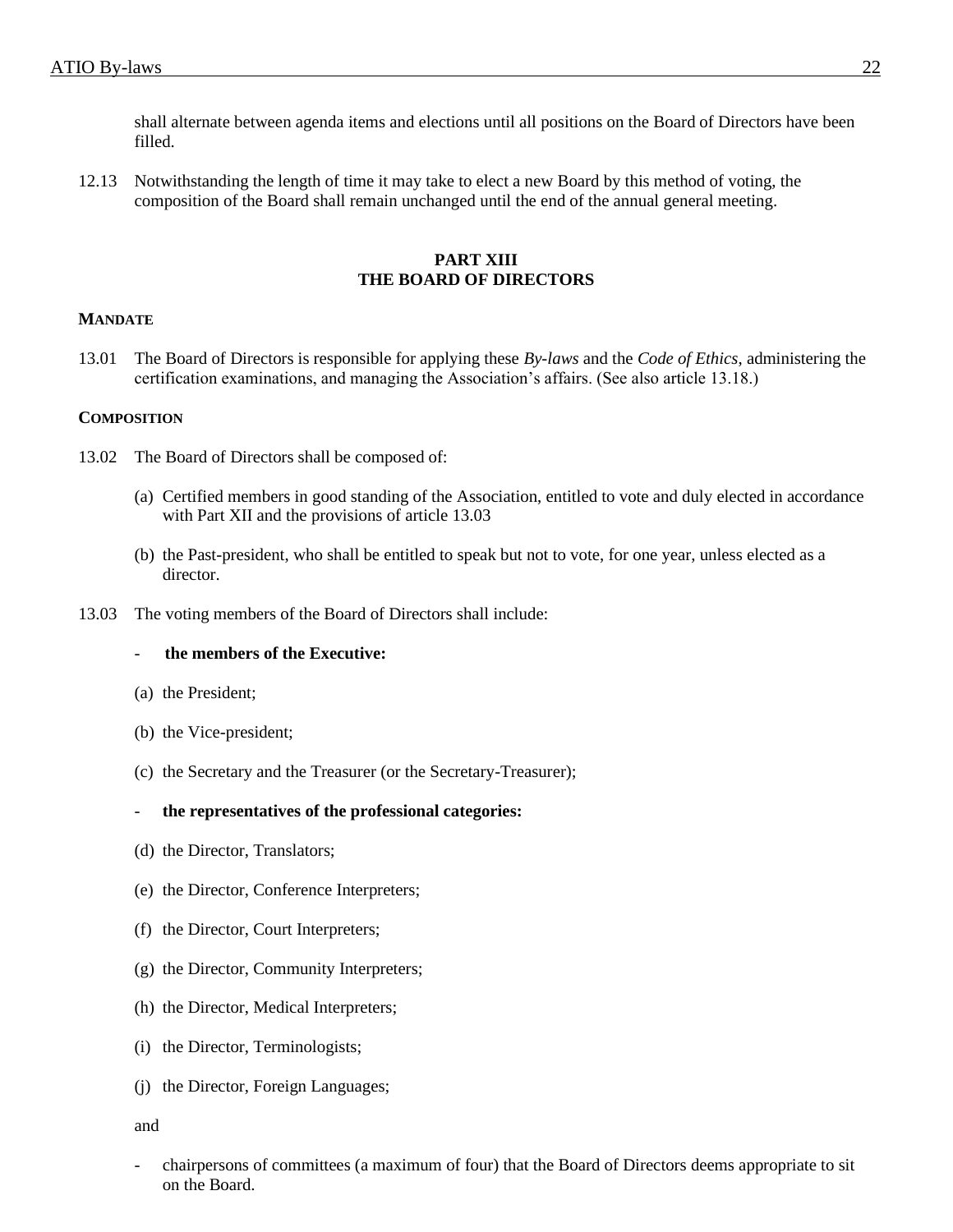A member may occupy no more than two positions on the Board with the exception of the President, who is limited to one.

13.04 Subject to article 13.05, all members of the Board of Directors must be elected for a two-year term on staggered terms divided as equally as possible. The first group, elected in odd numbered years, comprises: The President, the Treasurer, the Director, Conference Interpreters, the Director, Community Interpreters; the Director, Terminologists. The second group, elected in even numbered years, comprises: The Vice-President; the Secretary; the Director, Translators; the Director, Court Interpreters; the Director, Medical Interpreters; and the Director, Foreign Languages. At each Annual General Meeting the Board shall elect directors to fill expiring terms, each director to hold office for a term of two (2) years until the director's successor has been elected, and their term of office runs from the date of their election until the next holder of the position is elected. (See articles 10.03 and 12.13.)

# **REPLACEMENT**

13.05 Should the position of President become vacant prior to completion of the normal term of office of the President, the Vice-president shall automatically accede to the presidency for the remainder of the term of office.

Should any other position on the Board of Directors become vacant prior to completion of the normal term of office, the Board of Directors may appoint a certified member in good standing to that position for the remainder of the term of the office.

13.06 Should the auditor chosen at the annual general meeting cease activities in the course of the year, the Board of Directors shall appoint a replacement.

#### **MEETINGS**

- 13.07 The Board of Directors shall meet at least three times, at regular intervals, between consecutive annual general meetings, at dates and location to be determined by the Board. The Board of Directors shall also hold special meetings as required to deal with complaints and other proceedings and appeals arising from decisions of the Discipline Committee.
- 13.08 Three members of the Board of Directors may request a meeting of the Board by submitting a request outlining the reason(s) for the meeting and the proposed date, time and location for the meeting. The Board shall meet no later than 15 days after the request is made.

#### **CONDUCT OF MEETINGS**

- 13.09 The Secretary shall send a notice of the meeting to members of the Board of Directors at least 10 days before each meeting.
- 13.10 Two fifths of the members of the Board of Directors shall constitute a quorum at any meeting of the Board.
- 13.11 Any member of the Board of Directors who fails to attend three consecutive meetings of the Board without providing reasonable justification to the Secretary prior to each meeting shall be deemed to have resigned.
- 13.12 Decisions of the Board shall be made by simple majority of the members present. In case of a tie vote, the President shall cast the deciding vote.
- 13.13 Minutes shall be kept for all meetings of the Board of Directors and shall be adopted by vote at the next meeting.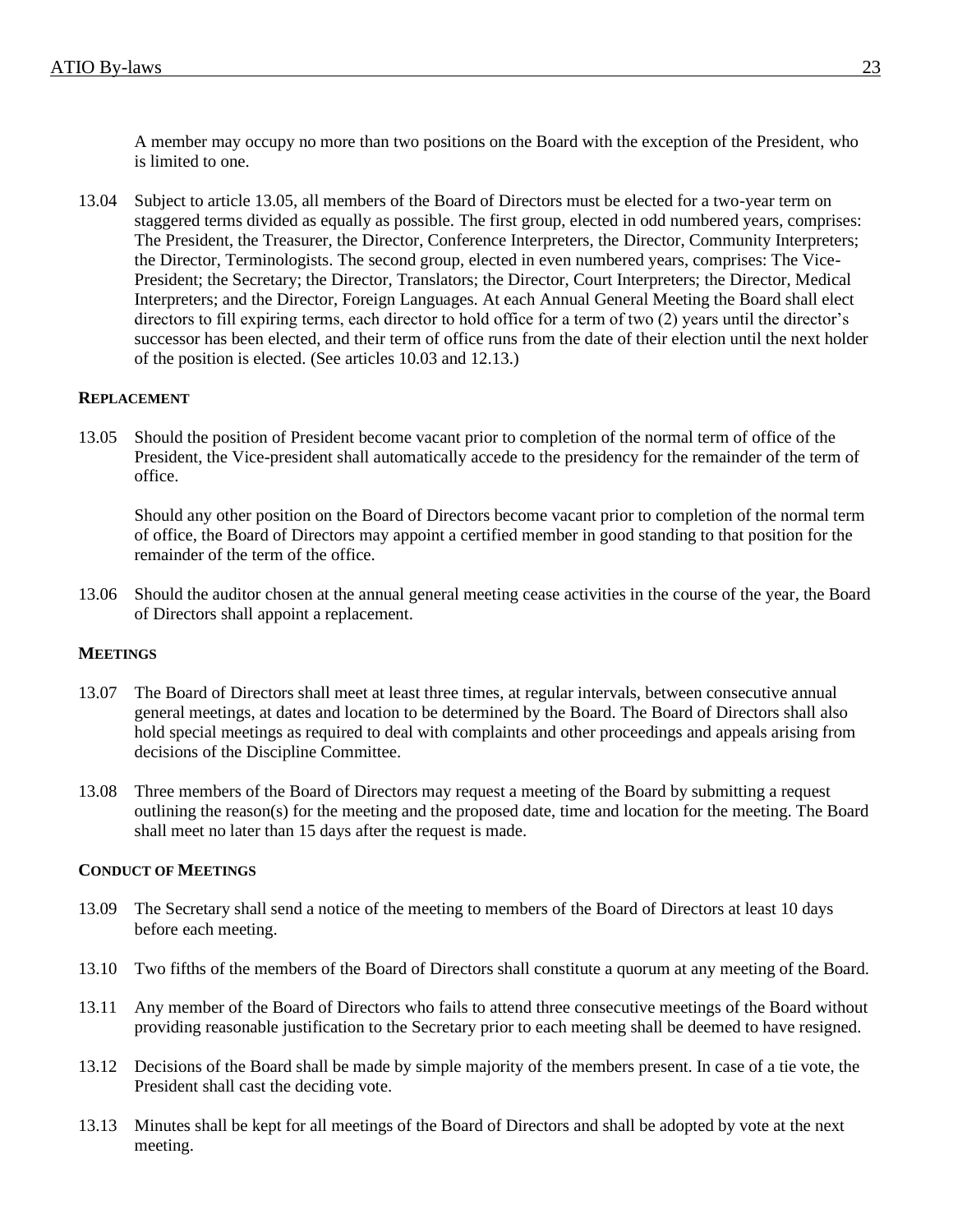13.14 Subject to verification, Board members may be reimbursed, upon submission of a claim accompanied by receipts, for all reasonable expenses incurred in the performance of their duties on behalf of the Board of Directors or the Association.

# **INTERVENTION BY NON-BOARD MEMBERS**

- 13.15 A specialist or a member of the Association who is not a director may be invited to a meeting of the Board of Directors for the purpose of providing information or advice.
- 13.16 Certified members or candidates for certification in good standing of the Association who wish to attend a meeting of the Board of Directors to inform the latter of any matter of common interest must ask the Executive to add the item to the agenda of a meeting of the Board and request permission to attend that portion of the meeting. The Secretariat shall inform them of the date and location of the meeting and the time they are to appear.

When the item to be discussed is considered by the Board, the interested party is invited to join the Board members and participate in discussions. He or she shall withdraw once the matter has been dealt with.

All certified members and candidates for certification in good standing may request attendance at a meeting of the Board of Directors as observers by advising the President of their intentions at least 10 days before the meeting. An observer shall not join the Board members and shall not have the right to speak except at the invitation of the chairperson of the meeting. Observers shall withdraw at the request of the President of the Association or of the chairperson of the meeting or in the case of a meeting or part of a meeting held in camera.

### **SECRETARIAT**

13.17 The Board of Directors may appoint any full-time or part-time staff it deems necessary for administration of the affairs of the Association and the effective performance of its duties. Staff so appointed constitute the Secretariat.

# **DELEGATION OF POWERS**

13.18 The Board of Directors may delegate the administration of certification examinations to the Board of Directors of the Canadian Translators, Terminologists and Interpreters Council (CTTIC).

#### **PART XIV EXECUTIVE AND OFFICERS**

# **THE EXECUTIVE**

- 14.01 The Executive of the Association shall include the President, Vice-president, Secretary and Treasurer (or Secretary-Treasurer) of the Association. The Executive Director shall attend the meetings *ex officio*. Three out of four members of the Executive (or two out of the three) shall constitute a quorum.
- 14.02 The Executive has all the powers and duties as the Board of Directors between meetings of the Board, with the exception of such powers and duties as the Board reserves for itself. The Executive shall keep minutes of all its meetings, which it shall send to the Board of Directors in due course; the minutes shall he submitted to the Board for approval at the following meeting. The Executive shall present a report to the Board on its activities regarding the administration of the affairs of the Association.
- 14.03 The Executive shall meet as often as it deems necessary, at a suitable location. At least 24 hours' notice of each meeting shall be given. Decisions are made by a simple majority. In the case of a tie, the President shall cast the deciding vote.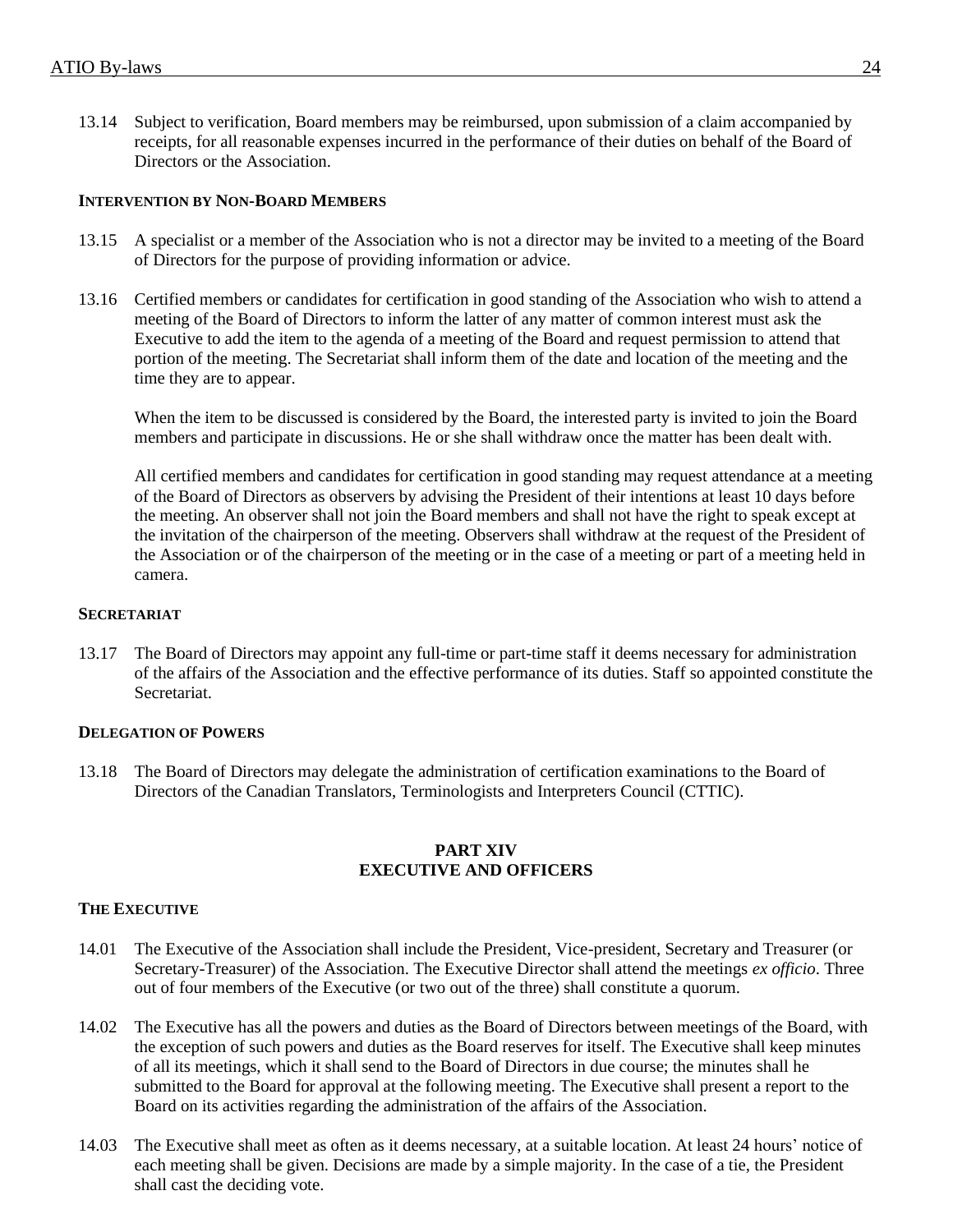# **PRESIDENT**

14.04 The President shall, in normal circumstances, chair the annual general meeting, all special meetings and meetings of the Board of Directors and of the Executive. The President shall also act as representative of the Association; however, another person designated by the President may, if necessary, undertake one or other of these duties.

The president is *ex officio* a member of all committees to which he or she is not specifically appointed and as such is entitled to give advice but not to vote.

Once a year, at the annual general meeting, the President shall submit a report on the performance of his or her duties and the administration of the Association's affairs.

14.05 Upon being elected, the President shall recommend the establishment of any committees deemed necessary to achieve the Association's overall objectives and to achieve the specific objectives that the President and the Board have set for themselves.

The President may delegate certain functions to the Vice-president.

# **VICE-PRESIDENT**

14.06 The Vice-president shall assist the President and shall carry out certain specific tasks delegated by the President. The Vice-president shall replace the President when the latter is unable to carry out his or her duties.

# **SECRETARY**

- 14.07 The Secretary shall keep the registers and other documents as well as the corporate seal of the Association. He or she shall give notice of general meetings, meetings of the Board of Directors, and meetings of the Executive during which he or she shall record all votes. The Secretary shall draw up the agenda and prepare the minutes of each meeting. The administrative duties of the Secretary may be delegated to the secretariat, under supervision of the Secretary.
- 14.08 At the annual general meeting, the Secretary shall submit a report of all decisions made by the Board of Directors during the previous fiscal year.

# **TREASURER**

- 14.09 The Treasurer is responsible for the funds of the Association. The Treasurer shall make bank deposits and allocate funds as directed by the Board of Directors, keep the accounts of the Association and prepare financial statements. The administrative duties of the Treasurer may be delegated to the Secretariat, under the supervision of the Treasurer.
- 14.10 At the annual general meeting, the Treasurer shall submit a report on the financial affairs of the Association.

# **DIRECTORS OF COMMITTEES**

14.11 The directors of committees must be certified members of the Association; they shall perform the duties appropriate to their respective offices. They shall also assist the President and Vice-president and represent them if so delegated.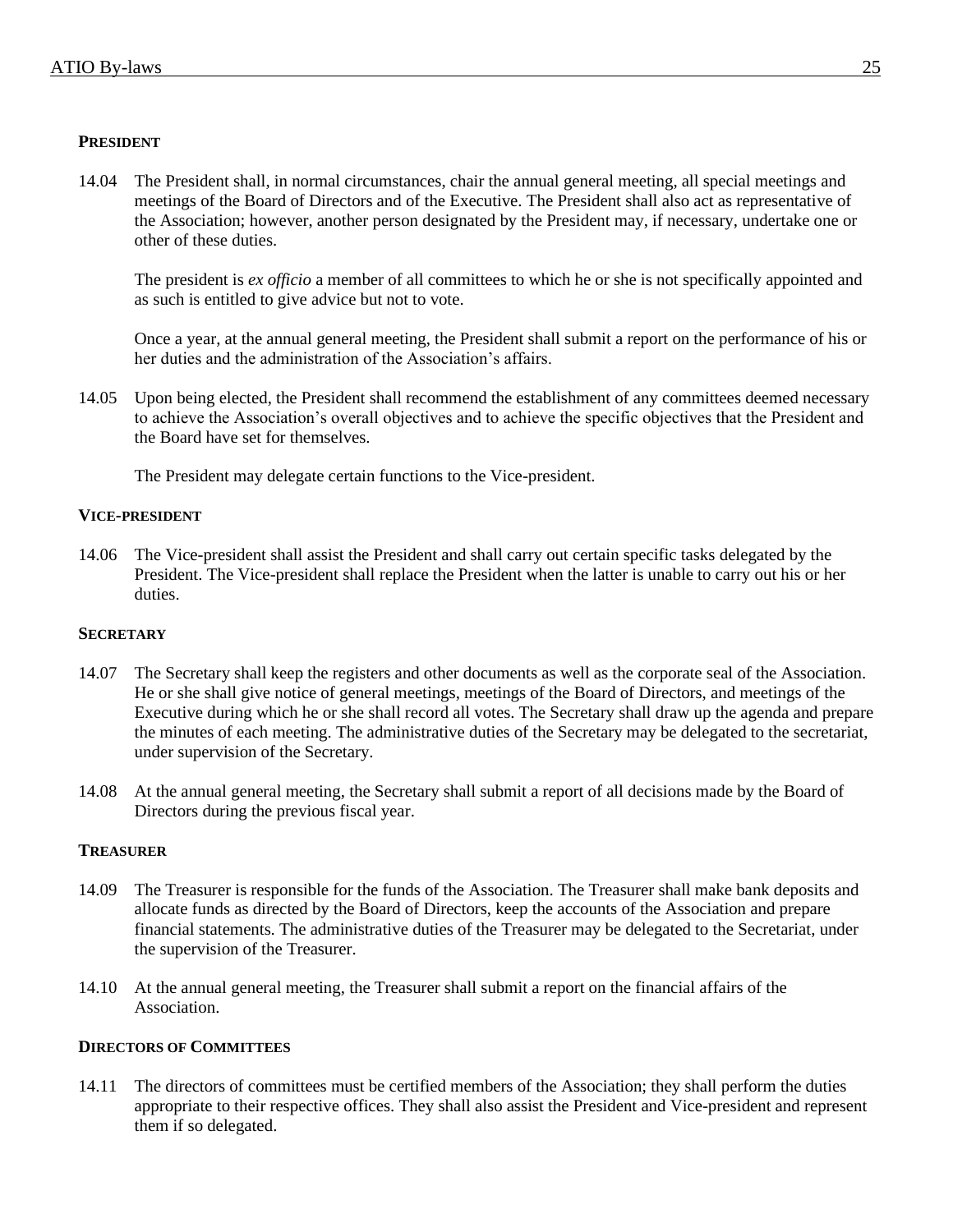- 14.12 At general meetings and other meetings of the Association, directors may chair a meeting of the group they represent if this group meets as a special committee at the request of the President of the Association or the majority of the members of the group concerned.
- 14.13 When the chairperson of a committee is neither a member of the Executive nor a member of the Board of Directors, he or she shall report on the activities of the committee to the President of the Association, and the President of the Association shall represent that committee at meetings of the Board of Directors.

#### **PART XV BOARDS AND COMMITTEES**

- 15.01 The Board of Directors shall maintain or establish any
	- standing committees
	- temporary committees, or
	- ad hoc committees

necessary for the proper operation of the Association.

#### **STANDING COMMITTEES**

- 15.02 The Association shall establish the following standing committees:
	- (a) Discipline Committee
	- (b) Recognition and Certification Committee

The chairs of these committees, selected by the Board of Directors, must be certified members in good standing of the Association. They do not necessarily sit on the Board of Directors. The committees shall report directly to the President of the Association.

#### **(a) Discipline Committee**

15.03 The Discipline Committee shall consist of five certified members in good standing appointed by the Board of Directors.

The Committee shall examine complaints and allegations of negligence or professional misconduct involving certified members or candidates for certification of the Association. (See Appendix 2: *Schedule of Complaint Proceedings*).

#### **(b) Recognition and Certification Committee**

- 15.04 The Recognition and Certification Committee shall be responsible for examining applications to obtain ondossier certification or recognition of a specialization. The Recognition and Certification Committee shall consist of:
	- a chair who is a member of the Board of Directors or a certified member in good standing, designated by the Board;
	- a certified member of each professional category and other certified members, if necessary.

The chairperson of the Recognition and Certification Committee need not be a member of the Board and shall report directly to the President of the Association.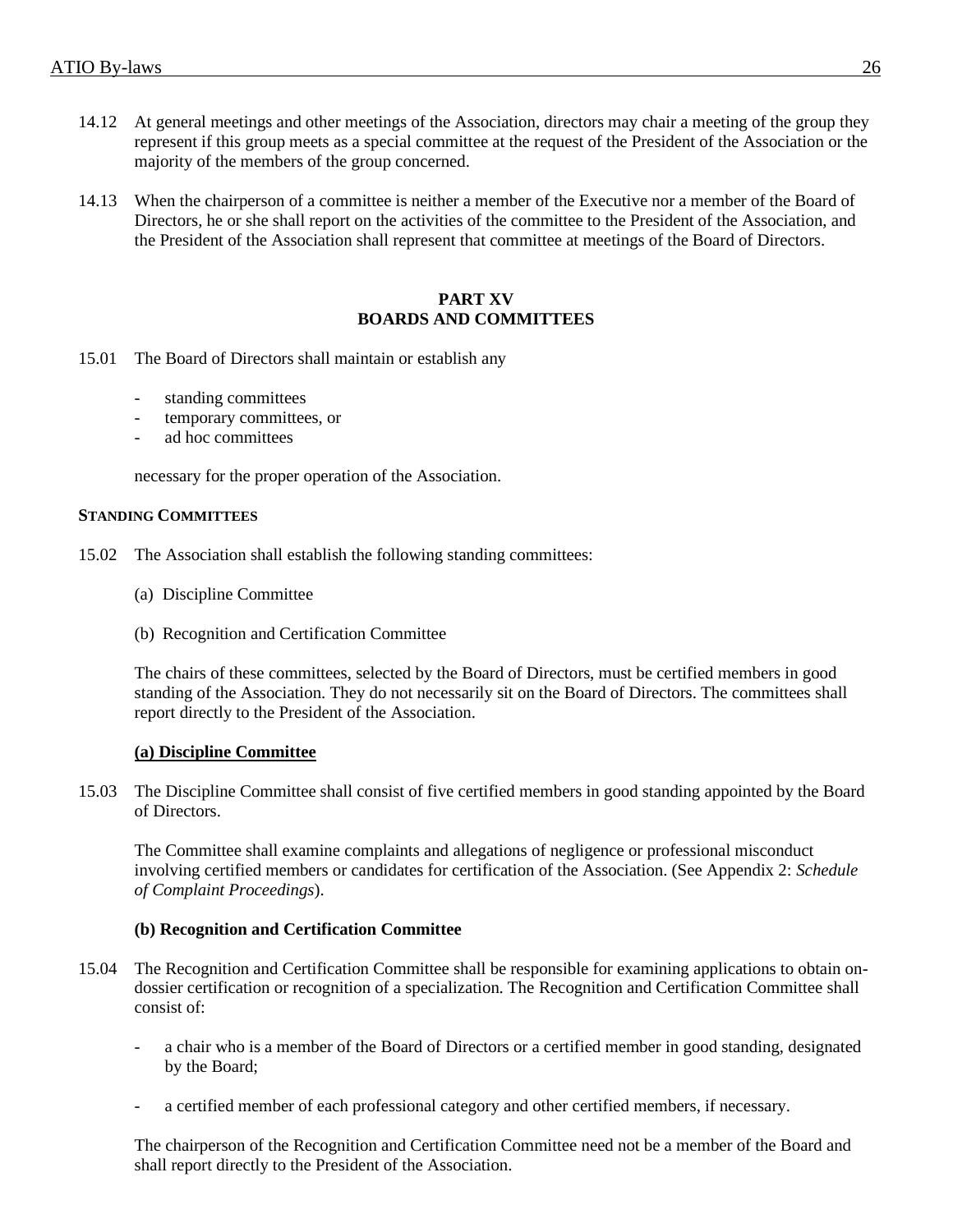# **AD HOC COMMITTEES**

15.05 The Board of Directors may create ad hoc committees by resolution as it deems necessary. The chairpersons shall be certified members in good standing of the Association and may or may not be members of the Board of Directors; the members of these committees shall be members in good standing.

These committees shall have advisory powers commensurate with their terms of reference and the power to settle issues referred to them by the Board of Directors. Once it has fulfilled its terms of reference and reported to the Board, an ad hoc committee shall be dissolved.

15.06 When arbitration is requested with respect to the quality of the work produced by a certified member or a candidate for certification, the Secretariat can, with the member of the Board or the chair of the committee concerned, establish an arbitration committee qualified to make a ruling in the case in question. The persons asked to join the Committee (at least two, and a possible third if they do not agree) must be certified in the professional category and language combination of the work to be evaluated, whether it is a written work in translation or terminology, or a recorded interpretation in conference interpreting, court interpreting, community interpreting or medical interpreting.

# **PART XVI MISCELLANEOUS PROVISIONS**

# **FORM OF NOTICE**

- 16.01 Notices, orders, complaints or other documents, or copies of one or more of these, that must be served or given to an individual under the *By-laws*, other than notices of an administrative nature, shall be served personally or by registered or certified mail addressed to the individual at his or her last known address or, in the case of a certified member or candidate for certification, at the member's address as recorded in the register of the Association.
- 16.02 The Board of Directors may, by means of a by-law, create additional professional regional chapters as it deems necessary.

#### **PART XVII AMENDMENTS TO THE** *BY-LAWS*

- 17.01 Subject to article 17.02, the *By-laws* of the Association may be amended at a general meeting of the Association, on presentation of a motion by the Board of Directors or by at least five certified members in good standing. Amendments must be approved by a least a two-thirds majority and come into effect on the date they are approved, subject to any provisions to the contrary in the motion to approve the amendment.
- 17.02 Proposed amendments to the *By-laws* shall be sent to the Secretary of the Association at least 30 days before the general meeting at which they are to be presented. The Secretary shall send a copy of the proposed amendment and notice of the proposal in both official languages to all certified members and candidates for certification of the Association at least 10 days before the general meeting.
- 17.03 A general meeting may vote by a two-thirds majority to put amendments to the *By-laws* to a postal or electronic vote for adoption.

In such a case, certified members in good standing shall receive the text of any amendments accompanied by a summary of the principal changes made and a ballot that they shall return within 60 days following the date of dispatch.